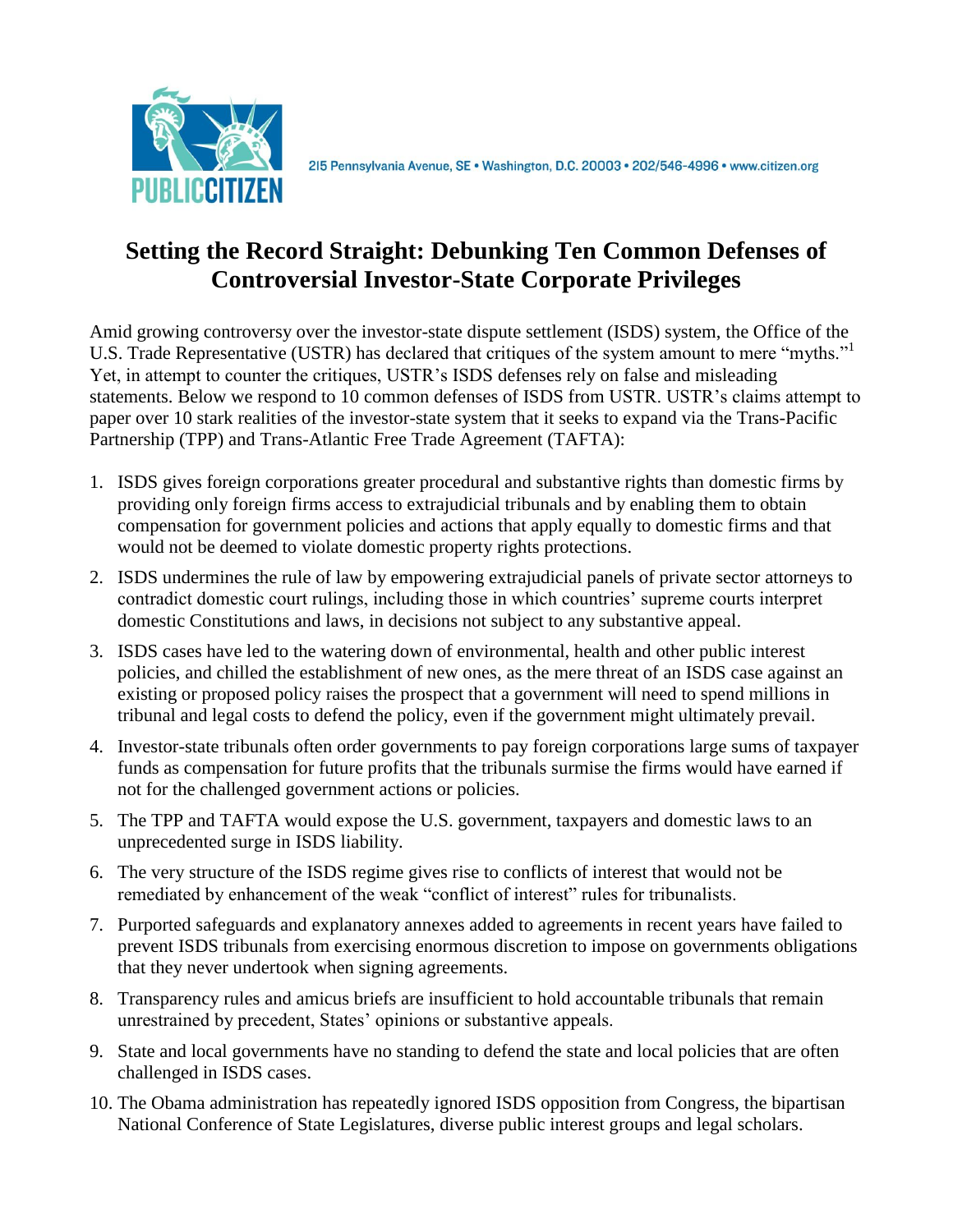By ignoring these realities and instead choosing to hawk counterfactual claims aimed at dismissing demonstrated ISDS problems, USTR threatens to expand further the damage the ISDS system has inflicted on public interest policymaking, democratic processes and public budgets in numerous countries. To avoid such an expansion via the TPP and TAFTA, the legacy of existing ISDS pacts warrants honest examination.

# **USTR's 10 Reality-Defying Defenses of the Investor-State System**

**1. Reality: ISDS gives foreign corporations greater procedural and substantive rights than domestic firms by providing only foreign firms access to extrajudicial tribunals and by enabling them to obtain compensation for government policies and actions that apply equally to domestic firms and that would not be deemed to violate domestic property rights protections.** 

*USTR Claim: Investment protections are intended to prevent discrimination, repudiation of contracts, and expropriation of property without due process of law and appropriate compensation. These are the same kinds of protections that are included in U.S. law. But not all governments protect basic rights at the same level as the United States. Investment protections are intended to address that fact. Our agreements provide no new substantive rights for foreign investors.* 

Regardless of the intent, the ISDS provisions of existing U.S. "free trade" agreements (FTAs) and bilateral investment treaties (BITs) provide foreign investors greater substantive and procedural rights than U.S. firms are afforded under U.S. law and under the jurisprudence of the U.S. Supreme Court.

The substantive privileges investors obtain under the ISDS regime include a highly elastic right to a guaranteed "minimum standard of treatment." Investor-state tribunals have interpreted this provision to mean that investors must be compensated for nondiscriminatory changes to generally applicable regulatory policy that occur after an investment is established.<sup>2</sup> ISDS terms also grant foreign firms a right to compensation for indirect expropriation for a wide category of property interests not subject to indirect expropriation compensation in U.S. law. $3$ 

In U.S. law, there is no right for government compensation if a new policy of general application – such as the new Dodd-Frank financial rules or the new carbon emissions standards from the Environmental Protection Agency (EPA) – frustrate an investor's "expectations." There is no right to compensation merely because a government policy changes after the establishment of an investment in a way that may affect a business operating here. Yet, many ISDS tribunals have granted such rights to foreign firms via broad interpretations of the common FTA and BIT provision that obliges States to afford investors "fair and equitable treatment" as part of the guarantee of a "minimum standard of treatment." Tribunals have interpreted this provision to mean that investors must be guaranteed a stable regulatory framework *that does not frustrate the expectations* they held at the time they established their investment. $4$ 

In defending itself against an investor-state challenge that tried to invoke this sweeping interpretation, the U.S. government argued, "[I]f States were prohibited from regulating in any manner that frustrated expectations – or had to compensate for any diminution in profit – they would lose the power to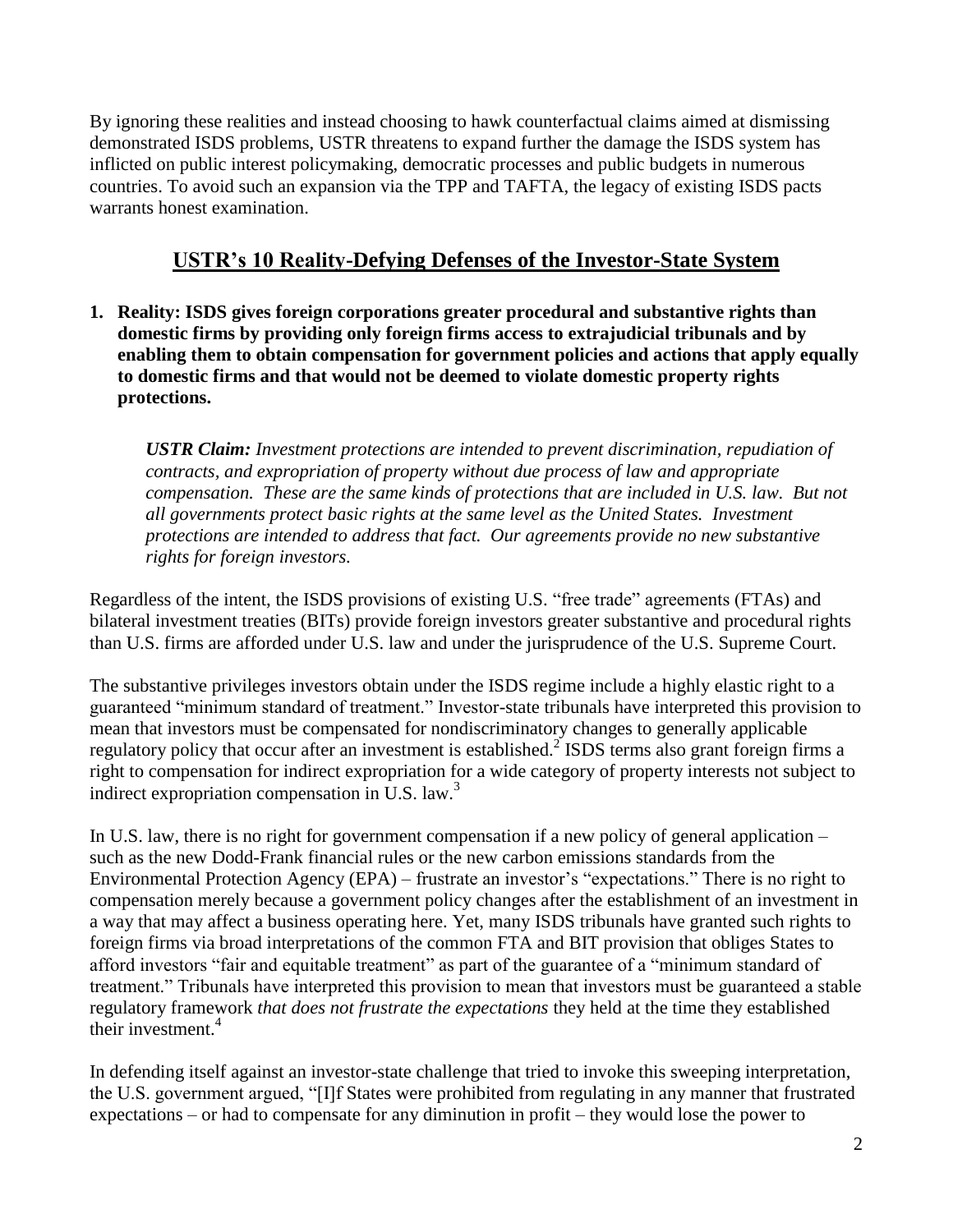regulate."<sup>5</sup> However, under the ISDS regime, "The power to regulate operates within the limits of rights conferred upon the investor," according to a recent pro-ISDS law review article that sought to summarize tribunals' interpretations of the "fair and equitable treatment" standard.<sup>6</sup>

While the United States avoided liability in the specific case cited, increasingly tribunals are using just such broad interpretations of the "fair and equitable treatment" and "minimum standard of treatment" provisions to rule against governments. The tribunal in *Occidental Exploration and Production Co. v. Ecuador*, brought under the U.S.-Ecuador BIT, argued, "Although fair and equitable treatment is not defined in the Treaty, the Preamble clearly records the agreement of the parties that such treatment 'is desirable in order to maintain a stable framework for investment and maximum effective utilization of economic resources.' *The stability of the legal and business framework is thus an essential element of fair and equitable treatment*."<sup>7</sup> The tribunal used this curt interpretation to rule against Ecuador, in part, for enacting policy changes that frustrated the investor's expectation of a stable policy framework, despite Ecuador's plea "that no investor can expect that all of its expectations will be met."<sup>8</sup> Violations of the "minimum standard of treatment" and "fair and equitable treatment" standards have been the basis for tribunal rulings against governments in three out of every four investor-state cases under U.S. FTAs and BITs in which the investor has "won."<sup>9</sup>

Foreign corporations are also empowered under U.S. FTA and BIT terms to obtain compensation on the basis of claims that government policies or actions "indirectly expropriated" their investments. Unlike direct expropriation, claims of indirect expropriation do not require that the government take ownership or control of the investment, and often involve demands of compensation for nondiscriminatory government regulations that affect the value of an investment. Under U.S. law, the right for property holders to obtain compensation for such "regulatory takings" is extremely limited,<sup>10</sup> and U.S. Supreme Court jurisprudence explicitly holds that the mere diminution of the value of property does not alone create a taking.<sup>11</sup> U.S. organizations opposing environmental and land use regulations have sought unsuccessfully to pass federal legislation establishing broader rights to compensation for "regulatory takings."<sup>12</sup> In considering "regulatory takings" claims, U.S. courts must undertake detailed analyses developed in a series of Supreme Court rulings.<sup>13</sup>

In contrast, ISDS tribunals' interpretations of what constitutes an indirect expropriation are not bound by any required analyses and need not conform to any prior findings. For instance, the tribunal in another *Occidental v. Ecuador* case simply declared in a single paragraph that its finding of a "minimum standard of treatment" violation also supported a finding of indirect expropriation.<sup>14</sup>

Moreover, the right to compensation for indirect expropriation, like other substantive rights granted in ISDS pacts, applies to much wider categories of property than those to which similar rights apply in U.S. law. To the limited extent that indirect expropriation compensation is permitted in U.S. law, it has generally been held that the requirement of compensation for "regulatory takings" under the Fifth Amendment of the U.S. Constitution primarily applies to regulations affecting *real* property (i.e. land).<sup>15</sup> For example, the Supreme Court has indicated that personal non-real-estate property is unlikely to be the basis for a successful "regulatory takings" claim given that "in the case of personal property, by reason of the State's traditionally high degree of control over commercial dealings, [the owner] ought to be aware of the possibility that new regulation might even render his property economically worthless."<sup>16</sup> However, the broad provisions of FTAs and BITs enable foreign investors to claim "indirect expropriation" if government regulations implicate their personal property, intellectual property rights, financial instruments, government permits, money, minority shareholdings or other forms of non-real-estate property. $17$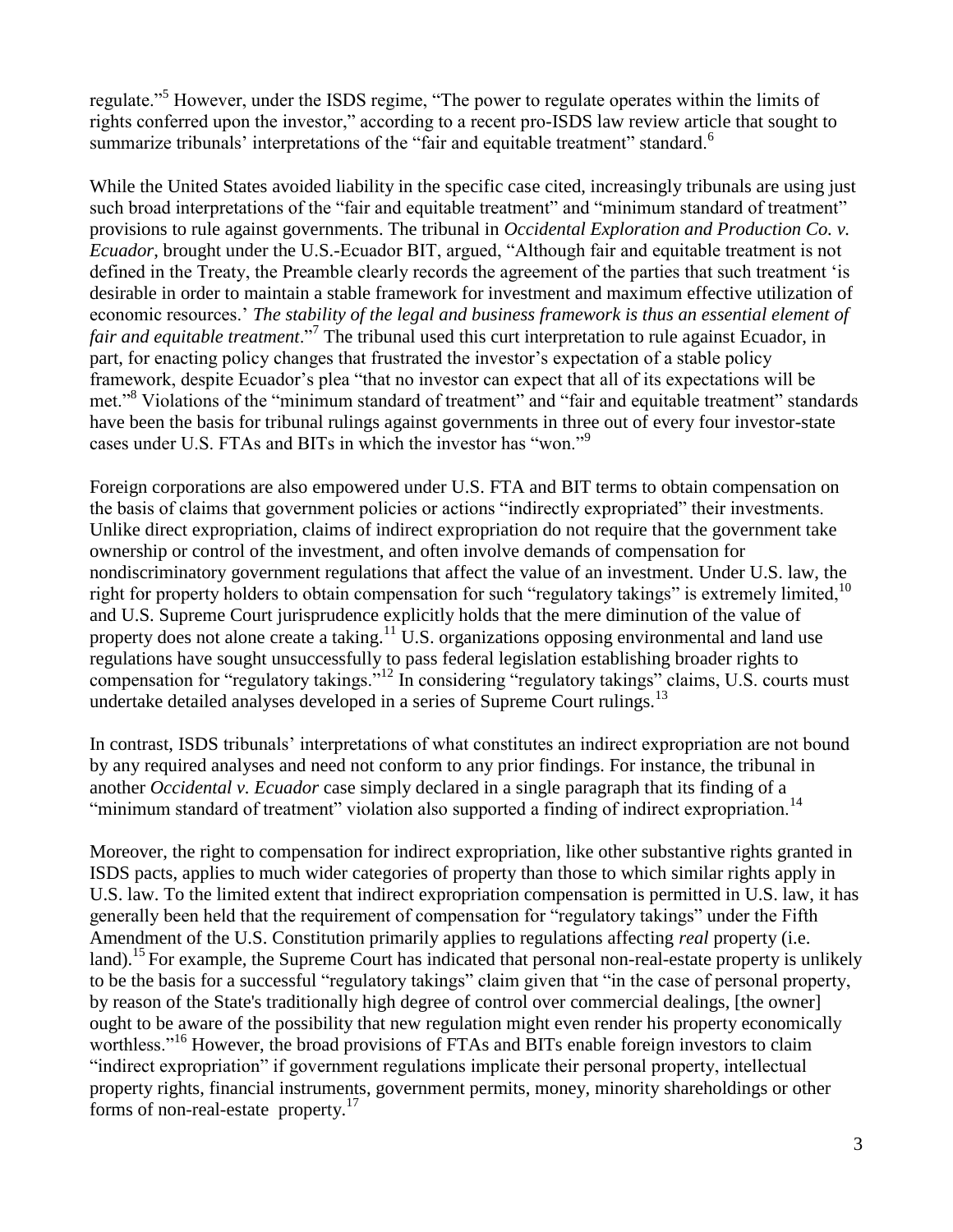In sum, contrary to USTR's claims, the substantive rights underlying the ISDS regime are not limited to non-discrimination, due process and compensation for expropriation of property – the rights available under U.S. law. This is the case even if the expansive substantive rights that ISDS tribunals have afforded to foreign investors were not *intended* by those who drafted U.S. FTAs and BITs.

In the U.S.-Central America Free Trade Agreement (CAFTA), for example, the U.S. government and other CAFTA Parties inserted an annex that attempted to narrow the vague obligation for States to provide foreign investors a "minimum standard of treatment." By defining the right as derived from Customary International Law that "results from a general and consistent practice of States that they follow from a sense of legal obligation," the annex attempted to constrain the "minimum standard of treatment" obligation to the terms to which the signatory governments agreed and considered themselves bound, such as the provision of due process and police protection.<sup>18</sup> But in *Railroad Development Corporation (RDC) v. Guatemala* – one of the first investor-state cases brought under CAFTA – the tribunal largely ignored the annex. The three lawyers also paid little heed to the official submissions of four sovereign governments (including the U.S. government) that the "minimum standard of treatment" obligation should be interpreted narrowly.<sup>19</sup> Instead, the tribunal used a more expansive interpretation of "minimum standard of treatment" – one that included protection of investors' expectations – that had been concocted by another ISDS tribunal. On the basis of that imported interpretation, the tribunal ruled against Guatemala.<sup>20</sup>

And the *RDC* ruling is not an isolated case. In *TECO Guatemala Holdings v. Guatemala*, another CAFTA case, an investor-state tribunal ruled in favor of TECO, a U.S.-based energy corporation, after deciding that Guatemala's policy for setting electricity rates had violated the "minimum standard of treatment" obligation. As with the *RDC* tribunal, the *TECO* tribunal ignored the CAFTA annex that attempted to assert a narrower "minimum standard of treatment" definition and instead borrowed the broad interpretation of the obligation from the same ISDS case used by the *RDC* tribunal.<sup>21</sup> On that basis, the tribunal ordered Guatemala to pay TECO \$25 million, plus \$7.5 million to cover the corporation's legal expenses.<sup>22</sup> ISDS tribunals have thus repeatedly ignored States' opinions and annexes intended to rein in their discretion, instead using expansive interpretations of ISDS terms that grant foreign investors sweeping new rights not available in the domestic laws of the investors' host countries, and not agreed to by signatory governments in the ISDS pacts.

Finally, USTR's factsheet only claims that the agreements provide no new *substantive* rights for foreign investors, avoiding the fact that the ISDS system inarguably provides greater *procedural* rights for foreign firms operating in the United States than are available to domestic firms. If a U.S. firm takes issue with a new U.S. financial or environmental regulation, for example, the corporation cannot skirt the entire U.S. domestic legal system and take its case to a private three-person international tribunal empowered to order the U.S. Treasury to compensate the firm, with extremely limited options for appeal. Nor can a U.S. firm engage in "forum shopping" – launching an ISDS claim to get a second bite at its case after a U.S. domestic court does not provide a satisfactory ruling. But those are precisely the procedural privileges granted to foreign corporations under the ISDS provisions of U.S. pacts.

**2. Reality: ISDS undermines the rule of law by empowering extrajudicial panels of private sector attorneys to contradict domestic court rulings, including those in which countries' supreme courts interpret domestic Constitutions and laws, in decisions not subject to any substantive appeal.**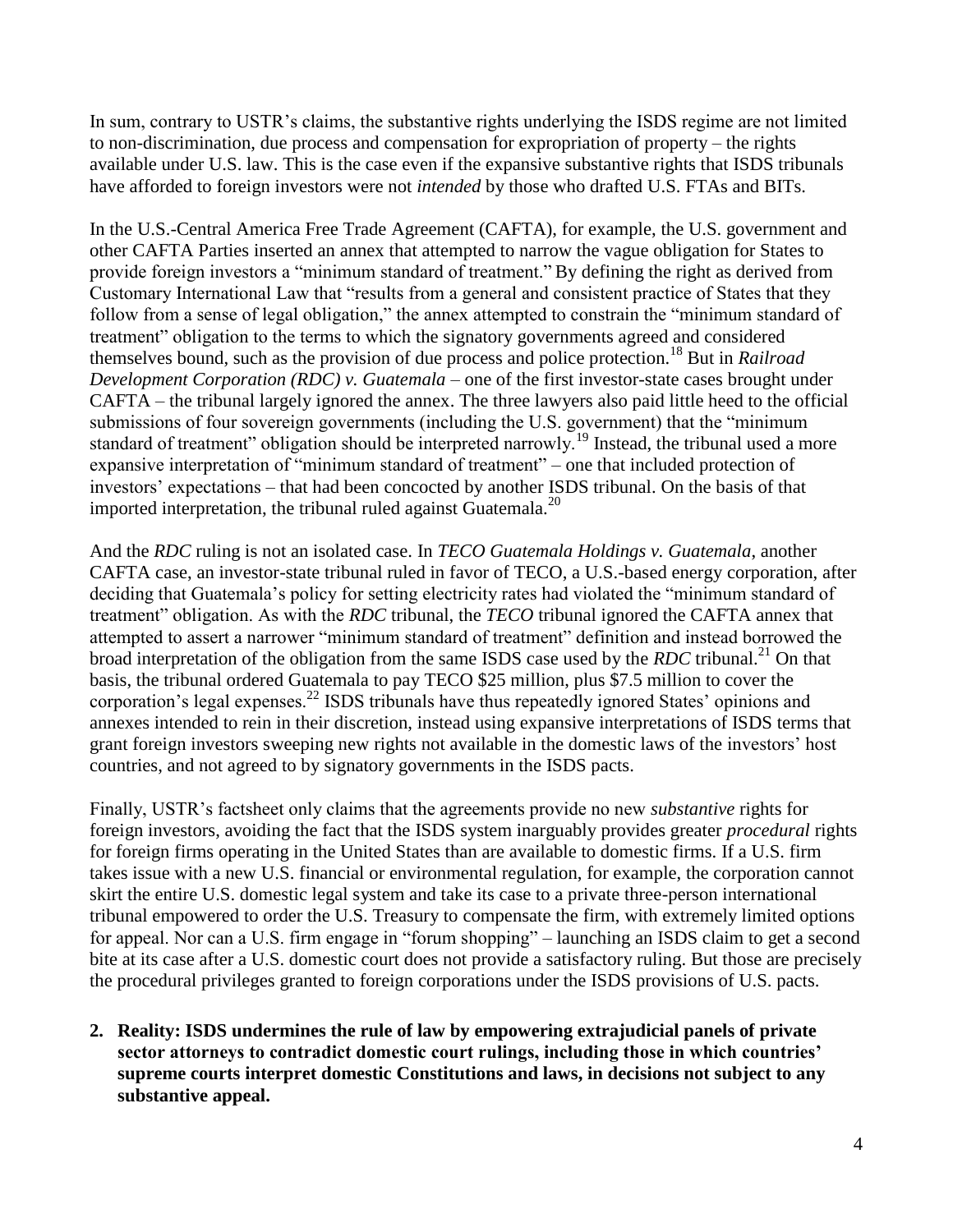*USTR Claim: [The Obama administration works] to ensure that our trade agenda advances our economic interests and reflects our values. One of our core values is promoting the rule of law.* 

How can ISDS's empowerment of foreign corporations to circumvent an entire domestic legal system so as to challenge democratically-enacted laws before extrajudicial tribunals be said to "reflect" the value of "rule of law"? And how does it convey respect for the rule of law to authorize tribunals of three private attorneys, unaccountable to any electorate, to contradict domestic court rulings and order governments to pay large sums to the foreign firms in decisions that cannot be appealed on the merits? Time and again, foreign corporations have used ISDS under U.S. pacts to undermine the deliberations and decisions of domestic courts:

- When a Mississippi state court jury ruled against the Loewen Group, a Canadian funeral home conglomerate, in a private contract dispute, Loewen launched an ISDS claim against the U.S. government under the North American Free Trade Agreement (NAFTA).<sup>23</sup> In the underlying U.S. court ruling challenged by Loewen, a Mississippi jury determined that Loewen had engaged in anti-competitive and predatory business practices that "clearly violated every contract it ever had" with a local Mississippi funeral home.<sup>24</sup> After Loewen rejected an offer to settle the case, the company was hit with a jury damages award requiring it to pay the local funeral home \$500 million.<sup>25</sup> Loewen sought to appeal. Under both U.S. federal and Mississippi state court procedures, a bond must be posted as part of the appeal process to ensure that a losing party does not seek to move its assets to avoid paying on the initial ruling.<sup>26</sup> This procedural rule, as well as the uncertainties related to jury damage awards, pertains to domestic and foreign firms alike. After a failed bid to lower the bond, Loewen reached a settlement for approximately \$85 million.<sup>27</sup> But then Loewen launched a NAFTA case for \$725 million, claiming that the requirement to post bond and the jury trial system violated the company's investor rights under NAFTA.<sup>28</sup> The tribunal explicitly ruled that court decisions, rules and procedures were government "measures" subject to challenge and review under the ISDS regime.<sup>29</sup> The ruling made clear that foreign corporations that lose tort cases in the United States can ask ISDS tribunals to second-guess the domestic decisions and to shift the cost of their court damages to U.S. taxpayers. On the merits, the tribunal agreed with some of Loewen's claims and "criticized the Mississippi proceedings in the strongest terms."<sup>30</sup> Luckily for the U.S. government, Loewen's bankruptcy lawyers filed for reincorporation as a U.S. firm under bankruptcy protection, thus destroying Loewen's foreign investor status, and the case was dismissed. $31$
- When the government of Guatemala initiated a legal process to consider revoking a disputed railroad contract with RDC, the U.S.-based firm launched a CAFTA claim against the government, even while defending itself in Guatemala's domestic legal process. The Guatemalan government had issued a legal challenge to the company's contract after multiple assessments concluded that it did not comply with Guatemalan law.<sup>32</sup> This process, called *lesivo*, provided RDC the opportunity to present its case before an administrative court, and then still appeal the resulting decision to the country's Supreme Court.<sup>33</sup> But while taking advantage of this domestic due process, RDC launched its CAFTA claim. The tribunal not only allowed the ISDS claim to move forward despite the unresolved domestic process, but opined that in such instances of parallel ISDS claims, investors should be allowed to access extrajudicial investor-state proceedings *before* the conclusion of domestic legal processes.<sup>34</sup> The tribunal soon ruled against Guatemala, ordering the payment of more than \$18 million to RDC for initiating a domestic legal challenge to the company's contract.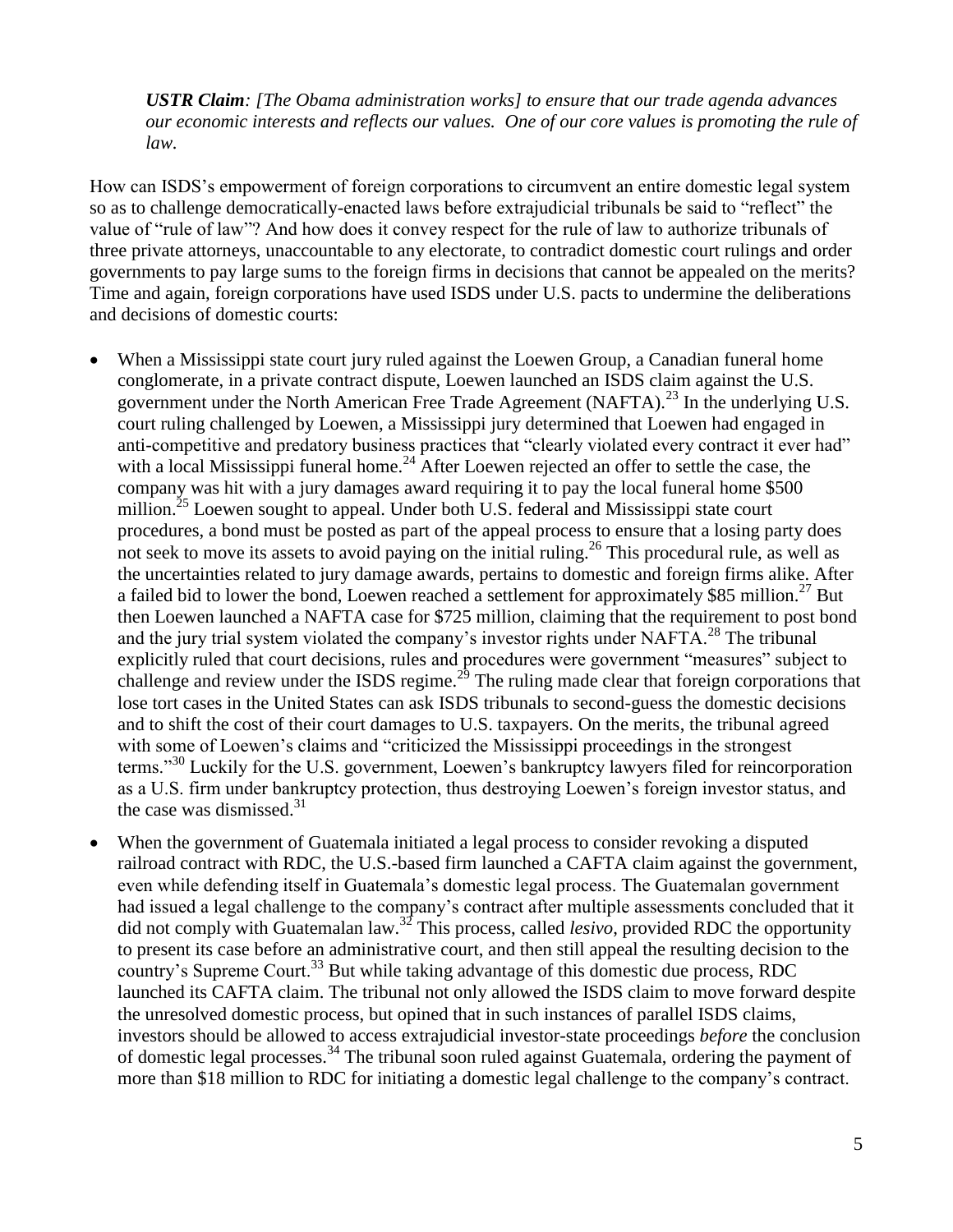- When Eli Lilly and Company, a U.S. pharmaceutical corporation, failed to prove in Canada's domestic courts that it had met the legal standard for obtaining patents for two drugs, resulting in the invalidation of its patents, the firm launched a \$481 million NAFTA claim against Canada. Canadian courts invalidated the company's patents for Strattera and Zyprexa after ruling that Eli Lilly had failed to meet the utility standard required to obtain a patent – demonstration or sound prediction that the drugs would provide the benefits that the company promised when applying for the patents' monopoly protection rights.<sup>35</sup> Eli Lilly is asking a NAFTA tribunal to second-guess not only the courts' decisions, but Canada's entire legal basis for determining a patent's validity. The case is pending. $36$
- When the Peruvian government denied a request from the U.S.-based Renco Group for a third extension of its deadline to comply with its contractual commitment to remediate environmental and health problems caused by its toxic metal smelting operation, Renco launched an \$800 million ISDS case against the government under the U.S.-Peru FTA.<sup>37</sup> After having already granted two extensions to the company, the government ordered the plant closed, pending compliance. Even though the smelter is now shut down because of bankruptcy, the mere filing of the ISDS case assisted Renco in its efforts to evade cases brought in U.S. courts against the firm on behalf of Peruvian children allegedly injured by the smelter's emissions.<sup>38</sup> Renco had failed three times<sup>39</sup> to get the cases out of Missouri courts, where claims by foreign plaintiffs were permitted against companies located in the state.<sup>40</sup> The cases had a decent chance of success, since Renco's companies have also faced heavy penalties for highly publicized pollution in Missouri, $^{41}$  and the jury pool was likely to be skeptical of the company.<sup> $42$ </sup> In January 2011, one week after starting its investor-state case, Renco moved for a fourth time to have the Missouri state court cases removed to federal courts, this time based on its ISDS case. The same judge that had denied the previous requests now granted it, citing the ISDS case as the reason: "In removing these cases, defendants rely on the Convention on the Recognition and Enforcement of Foreign Arbitral Awards … [U.S. law] allows removal of any action in state court in which 'the subject matter ... relates to an arbitration agreement or award falling under the Convention...' … Accordingly, because the [FTA] arbitration panel's decision on the claims raised by Renco … could conceivably affect the issues in this case, these actions are removable... $^{343}$

In several ISDS cases brought under U.S. deals, tribunals have even obliged foreign corporations' requests to defy or reinterpret a country's Constitution. One example comes from an ISDS case that Chevron Corporation has launched against Ecuador under the U.S.-Ecuador BIT in an attempt to evade payment of a \$9.5 billion judgment that Ecuador's domestic courts have ordered the U.S. oil corporation to pay for mass contamination of the Amazonian rain forest. A three-person tribunal in 2012 ordered Ecuador's executive branch to interfere in the operations of the independent court system on behalf of Chevron to suspend enforcement of domestic rulings against the corporation.<sup>44</sup> Ecuador's government had explained to the panel that compliance with any order to interfere with the country's independent judiciary would violate the separation of powers enshrined in the country's Constitution.<sup>45</sup> Undeterred, the tribunal proceeded with their order.

After the government decided to heed its Constitution rather than the three lawyers, the same tribunal delivered another ruling in 2013 that cast aside 20 years of litigation and court rulings against Chevron under two sovereign legal systems. The tribunalists went beyond second-guessing this long history of domestic court proceedings – they pretended it never even happened. In entertaining Chevron's request to order the taxpayers of Ecuador rather than the oil corporation to pay the billions that Ecuador's courts had ordered the company to pay to clean up the vast Amazonian pollution, the tribunal barely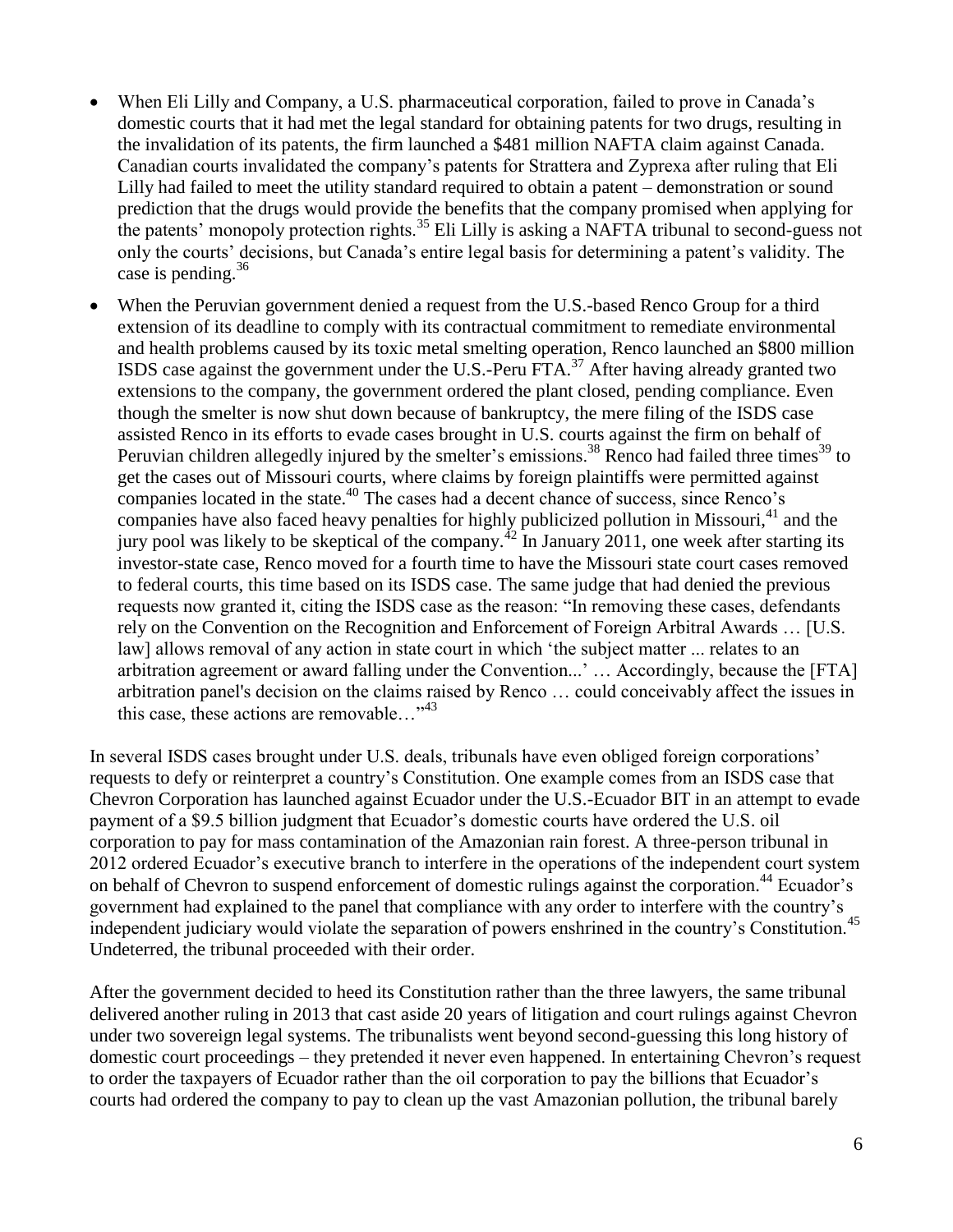made mention of the domestic rulings against Chevron.<sup>46</sup> Instead, the tribunal invited Chevron to make the same arguments already rejected by domestic courts as if for the first time.

In a preliminary decision, the tribunal accepted an improbable Chevron argument that had failed in Ecuador's domestic courts.<sup>47</sup> The three lawyers deigned to reinterpret Ecuador's Constitution and domestic law,<sup>48</sup> and declared that some of Ecuadorians' legal rights even to initiate a case against Chevron had been unwittingly extinguished.<sup>49</sup> As a final decision remains pending, it remains to be seen whether the ISDS tribunal will attempt to further trump domestic courts, impose its own interpretation of the nation's Constitution and order Ecuadorians themselves to pay for the poisoning of their ecosystem.<sup>50</sup>

**3. Reality: ISDS cases have led to the watering down of environmental, health and other public interest policies, and chilled the establishment of new ones, as the mere threat of an ISDS case against an existing or proposed policy raises the prospect that a government will need to spend millions in tribunal and legal costs to defend the policy, even if the government might ultimately prevail.**

*USTR Claim: Our investment rules preserve the right to regulate to protect public health and safety, the financial sector, the environment, and any other area where governments seek to regulate. U.S. trade agreements do not require countries to lower their levels of regulation. In fact, in our trade agreements, we require our partners to effectively enforce their environmental and labor laws and to take on new commitments to increase environmental and labor protections.*

This USTR claim relies on language tricks to obscure the effect of ISDS rules. Of course the standard ISDS terms of U.S. pacts do not directly "require countries to lower their levels of regulation." That is not the concern raised by critics. The actual concern starts with the fact that the ISDS regime empowers foreign corporations to demand taxpayer compensation when a country enacts *higher* levels of regulation (i.e. stronger protections for consumers and the environment). For example:

- When Canada imposed a temporary ban on the export of a hazardous waste called polychlorinated biphenyls (PCB), considered by the U.S. EPA to be toxic to humans and the environment, U.S. waste treatment company S.D. Myers launched a case under NAFTA that resulted in an ISDS tribunal ordering Canada to pay the company almost  $$6$  million.<sup>51</sup>
- When a Mexican municipality required Metalclad Corporation, a U.S. waste management corporation, to clean up existing problems before expanding a toxic waste facility, Metalclad launched a NAFTA case that resulted in an ISDS tribunal ordering Mexico to pay the corporation  $$16$  million.<sup>52</sup>
- When the Canadian province of Ontario enacted a program to incentivize the production of renewable energy and green jobs – hailed as one of the most advanced clean energy programs in North America – a company owned by Texas oil magnate T. Boone Pickens filed a \$746 million NAFTA case against Canada while U.S.-based Windstream Energy launched its own \$457 million NAFTA claim against the government.<sup>53</sup>
- When the Canadian province of Quebec imposed a moratorium on fracking to conduct a study of environmental and health effects that could result from a possible leaching of chemicals and gases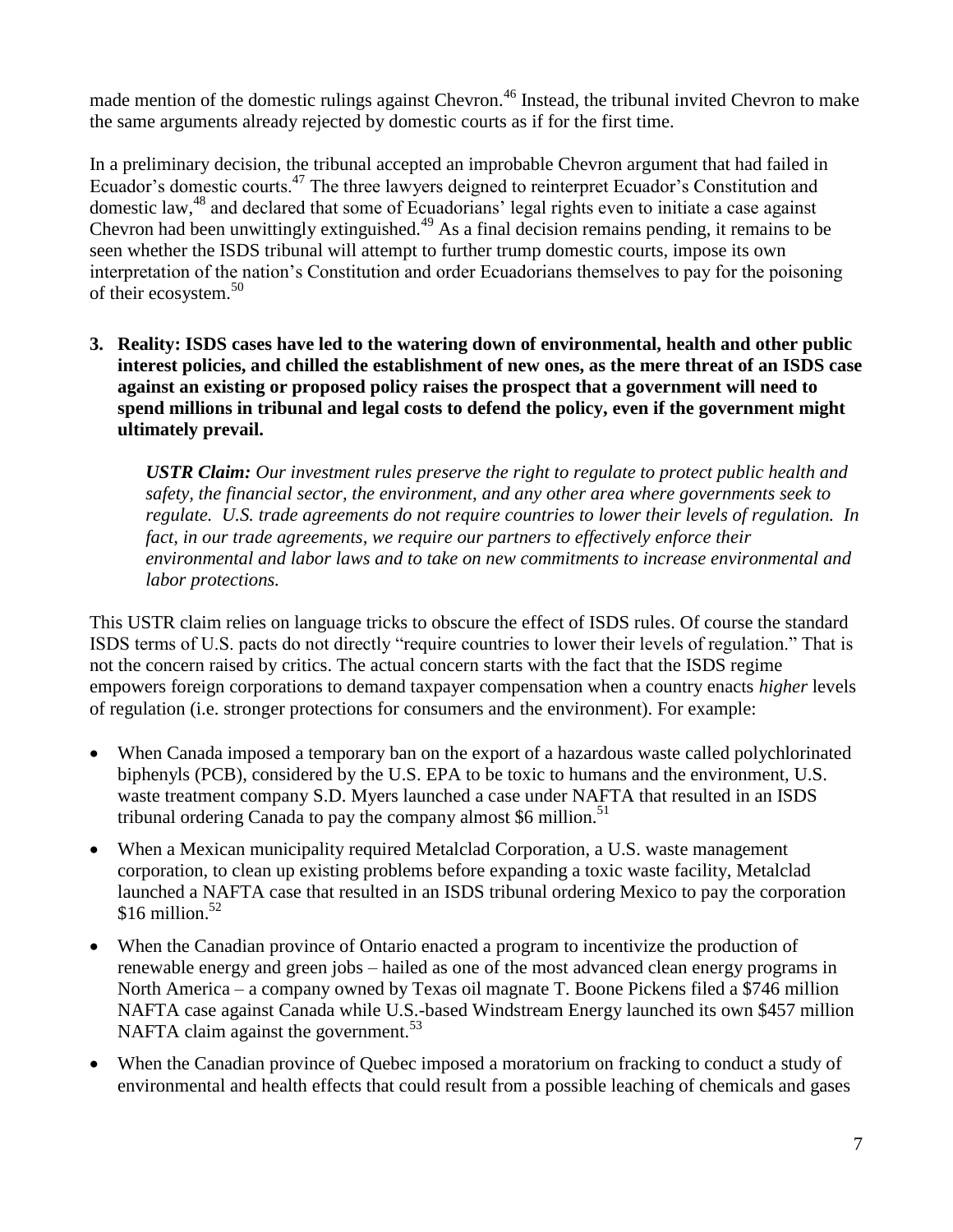into the groundwater and air, the Lone Pine Resources corporation, which had plans to frack beneath the St. Lawrence Seaway, launched a \$241 million NAFTA claim against Canada.<sup>54</sup>

The usage of ISDS to target increased consumer and environmental safeguards has two damaging effects on public interest policymaking. First, if a corporation launches an ISDS case against a given consumer or environmental protection, the government may feel compelled to roll back the challenged policy to avoid costly legal and tribunal fees, the risk of an even more costly tribunal order to compensate the firm, and the potential for other firms to launch further ISDS cases against the policy. Second, for a proposed public interest policy that has yet to be implemented, the mere threat that ISDS cases would be brought against the policy can chill its implementation. Indeed, regulatory chill and regulatory rollback have been the product of a series of ISDS cases under U.S. pacts. Here are three examples from Canada alone:

- When Canada banned the import and transport of MMT, a toxic gasoline additive that is also banned by U.S. law in reformulated gasoline,<sup>55</sup> the U.S. chemical firm Ethyl Corporation launched a NAFTA claim against Canada.<sup>56</sup> (MMT was not produced in Canada, and given Canadian provinces have significant jurisdiction over environmental matters, this import and interprovincial transport ban was a means for the national government to effectively implement a national ban.<sup>57</sup>) Less than a month after the investor-state tribunal ruled in favor of Ethyl in a jurisdictional ruling, indicating that the case would go forward to the merits, the Canadian government announced that it would settle with Ethyl. The terms of that settlement required the government to pay the firm \$13 million in damages and legal fees, to post advertising saying MMT was safe and, critically, to reverse the ban on MMT.<sup>58</sup> Today Canada depends largely on voluntary restrictions to reduce the presence of MMT in gasoline.<sup>59</sup>
- When an all-party committee of the provincial government of New Brunswick, Canada recommended that the province develop its own public auto insurance program, the private insurance industry used the threat of a NAFTA investor-state case to successfully lobby against the program. In response to public outcry over skyrocketing auto insurance premiums, the New Brunswick committee recommended a public plan that would achieve average premium reductions of approximately 20 percent. The Insurance Bureau of Canada, representing Canada's largest insurers, immediately warned that the proposal could trigger NAFTA investor-state cases from foreign insurance providers in Canada as a NAFTA-prohibited "expropriation" of their market share.<sup>60</sup> The proposal was soon scuttled, due in part, according to observers, to "aggressive threats" of treaty litigation."<sup>61</sup>
- When Canada's Parliament started to consider the enactment of plain packaging policies for cigarettes to curb smoking in 1994, the tobacco industry responded with the specter of a NAFTA investor-state case in attempt to forestall the regulation. R.J. Reynolds Tobacco Company sent a letter to the health committee of Canada's House of Commons, arguing that a plain packaging policy would constitute a NAFTA-prohibited expropriation and "would give rise to a claim under the provisions of the NAFTA for hundreds of millions of dollars in compensation.<sup>562</sup> The Parliament never acted on the plain packaging plan, and analysts credited the NAFTA threat for helping to bury the proposed public health measure.<sup>63</sup> Evidence suggests that the threat of ISDS cases is still chilling plain packaging proposals today in several countries. For example, in February 2013, New Zealand's Ministry of Health announced that the government planned to introduce plain packaging legislation, but indicated that it will wait until Philip Morris's investorstate case against Australia's plain packaging law is resolved, and that enactment of New Zealand's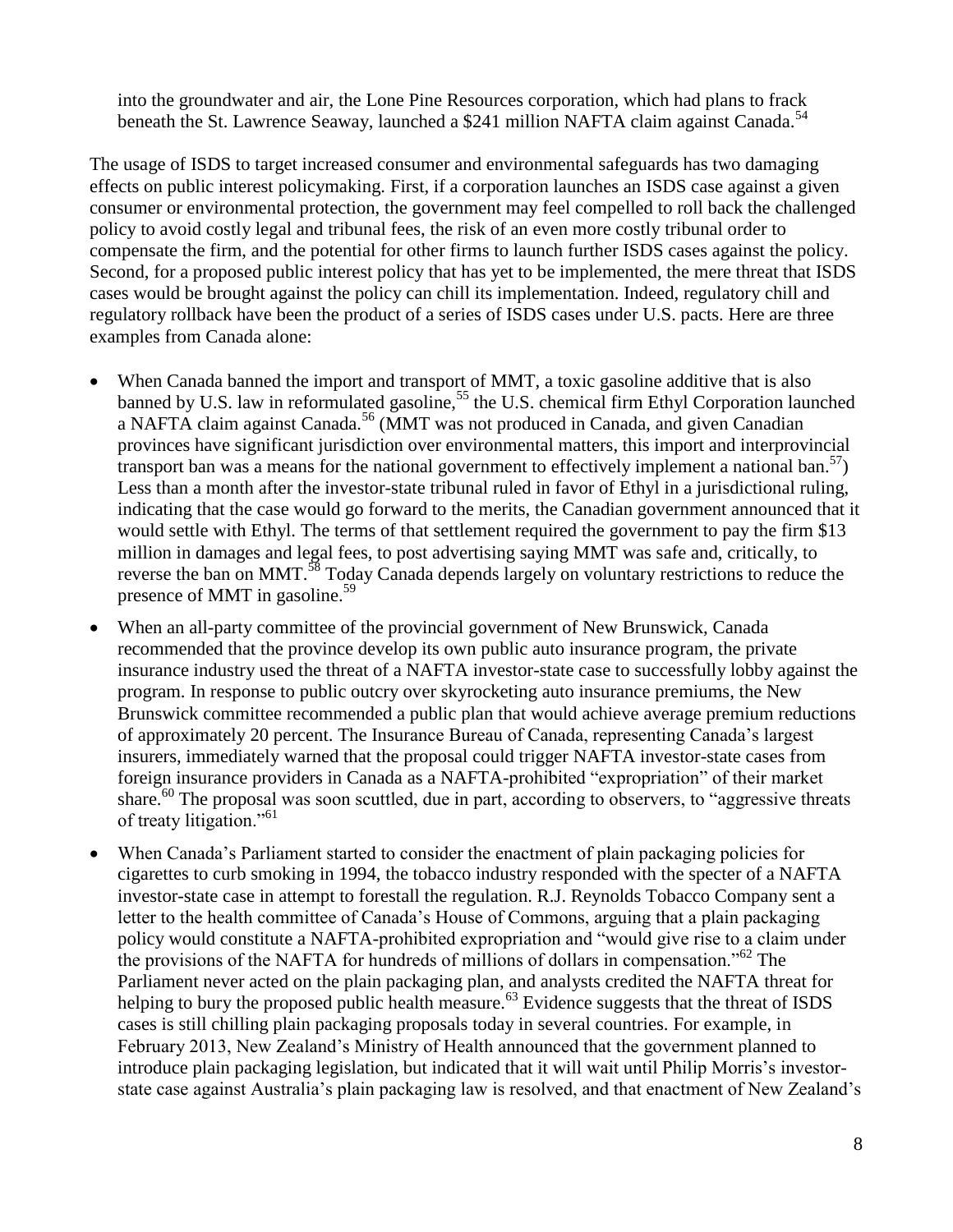legislation could be delayed as a result.<sup>64</sup> The legislation has since been introduced, but not enacted.<sup>65</sup>

The increasing pattern of investor-state retaliation for health, environmental and other public interest regulations may well lead policymakers to think twice about enacting protections that could expose the government to a costly investor-state dispute. Even when governments win cases, they are often ordered to pay for a share of the tribunal's costs plus their own legal fees – these expenses average \$8 million per case.<sup>66</sup> As observed, the prospect of having to spend millions to defend a given safeguard, and potentially being ordered by a tribunal to pay millions more, can have a chilling effect on the enactment of public interest regulations. The extraordinary investor-state provisions of U.S. FTAs and BITs thus undermine public interest regulation not by directly requiring regulations to be dismantled, but by imposing new liabilities and risks on the enactment of new regulations in the public interest.

Concerned about the mounting ISDS claims against such public interest policies, countries negotiating agreements with the United States have not been convinced by USTR's claim that "[o]ur investment rules preserve the right to regulate." In both the TPP and TAFTA, negotiating partners have proposed environmental or health exceptions that would apply to investor-state cases.<sup>67</sup> But the U.S. government has actually opposed the inclusion of exceptions that governments could use to defend health and environmental policies challenged in investor-state cases as indirect expropriation or "minimum standard of treatment" violations. In the case of TPP, where most of the investment chapter's text is agreed, this is a matter of serious contention, as many other TPP nations demand such exceptions be included.<sup>68</sup>

The investment chapters of past U.S. trade pacts, which inform the U.S. proposals for the TPP and TAFTA, also provide no meaningful exception or defense provisions for public interest regulations challenged by foreign firms as violations of commonly-invoked foreign investor rights.<sup>69</sup> Though the standard language of U.S. pacts includes an "investment and environment" section, the clause provides no meaningful safeguard against investor-state challenges to environmental policies.<sup>70</sup> The relevant language in the investment chapter of existing U.S. FTAs, the leaked investment chapter of the TPP and the 2012 U.S. model BIT (a stated U.S. template for investment provisions in the TPP and TAFTA)<sup>71</sup> is written in a manner that would likely be deemed self-canceling. It states that a signatory government may enact environmental protections, so long as doing so does not conflict with the sweeping rights that the pact gives to foreign investors. But the only instances for which a government needs an agreement to specify that its environmental regulatory rights trump its obligations to foreign investors are those in which investors' broad rights conflict with environmental policies. For such instances, this supposed "right to regulate" provision appears to be inapplicable.<sup>72</sup> Indeed, a tribunalist in the *S.D. Myers v. Canada* NAFTA ISDS case noted that this environmental provision, also included in NAFTA, was among those referred to by trade analysts as "'tautologies' or as 'diplomatic, rather than legal' statements."<sup>73</sup> A recent legal review from Cambridge University Press concluded that this environmental clause "falls short in failing to add more than a nebulous provision that can easily be marginalized."<sup>74</sup>

USTR also makes reference to the labor and environmental chapters typically included in U.S. FTAs. In 2007, Congress forced President George W. Bush to make some provisions of both the environment and labor chapters enforceable and subject to the same state-to-state dispute resolution system as other chapters in his pacts. But these provisions are subject to the "Gramm Clause." Senator Phil Gramm (R-Texas) inserted in the 2002 Fast Track legislation an amendment that ensured the FTA enforcement language would be undercut.<sup>75</sup> The resulting Fast Track law "recognize [d] that parties to a trade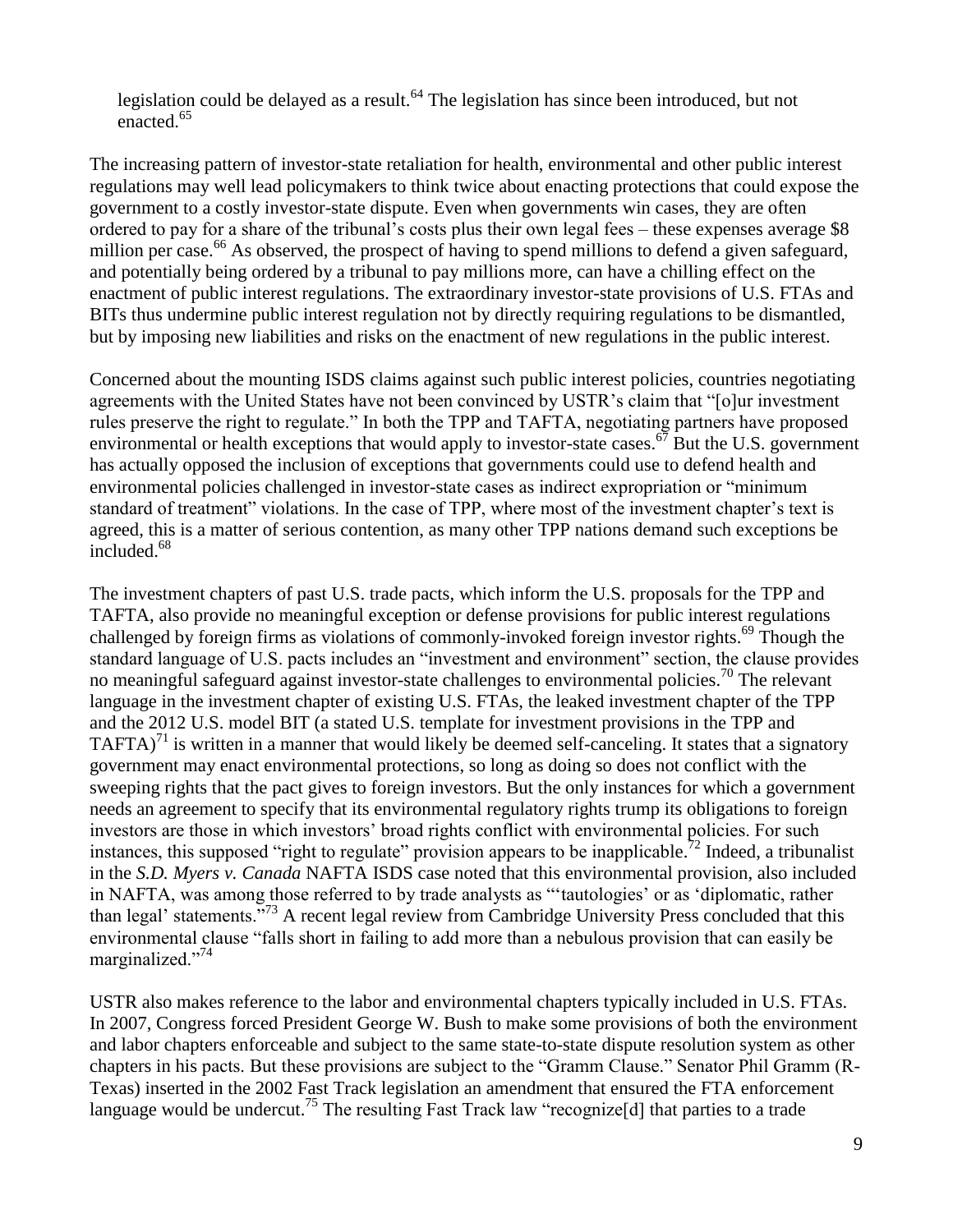agreement retain the right…to make decisions regarding the allocation of resources to enforcement with respect to other labor or environmental matters determined to have higher priorities." Fast Track further stated, "no retaliation may be authorized based on the exercise of these rights or the right to establish domestic labor standards and levels of environmental protection."<sup>76</sup> Thus, U.S. FTAs negotiated under that Fast Track included such language as: "The Parties recognize that each Party retains the right to exercise prosecutorial discretion and to make decisions regarding the allocation of environmental enforcement resources with respect to other environmental laws determined to have higher priorities."<sup>77</sup>

Even though the 2002 Fast Track authority expired and does not apply to the TPP, the leaked draft TPP environmental text appears to still abide by the limiting "Gramm Clause," stating: "The Parties recognize that each Party *retains the right to exercise discretion* and to make decisions regarding: (a) investigatory, prosecutorial, regulatory, and compliance matters; and (b) the allocation of environmental enforcement resources with respect to other environmental laws determined to have higher priorities. Accordingly, the Parties understand that with respect to the enforcement of environmental laws a Party is in compliance…where a course of action *or inaction* reflects a reasonable exercise of such discretion…"<sup>78</sup>

But even if the provisions of the labor and environment chapters of the TPP and TAFTA, unlike other U.S. FTAs, were strong and fully enforceable, it would not diminish signatory governments' broad and binding obligations to foreign investors under an investment chapter with ISDS. Nor would it prevent foreign firms from citing those expansive obligations, such as the guarantee of a "minimum standard of treatment," in launching investor-state cases against environmental, labor and other public interest policies. Indeed, it is precisely when governments have effectively enforced their environmental laws, as USTR claims is required by U.S. FTAs, that foreign firms have launched an array of costly ISDS cases.

#### **4. Reality: Investor-state tribunals often order governments to pay foreign corporations large sums of taxpayer funds as compensation for future profits that the tribunals surmise the firms would have earned if not for the challenged government actions or policies.**

*USTR Claim: [U.S. investor-state provisions] provide no legal basis to challenge laws just because they hurt a company's profits…Our investment rules seek to promote standards of fairness, not protect profits.*

While the basis of a foreign corporation's investor-state claim under U.S. pacts cannot be simply that the firm lost profits, if a corporation convinces an ISDS tribunal on the merits of its case – that a given domestic law violated one of the panoply of foreign investor rights not available to domestic firms – the firm can then calculate its demand for compensation on the "expected future profits" that the law allegedly impeded. After using sweeping interpretations of foreign firms' rights to find governments at fault, investor-state tribunals under U.S. pacts have frequently used this "expected future profits" approach to determine how much governments must pay to foreign firms. Under such logic, tribunals have ordered governments to pay more than \$3.6 billion to foreign corporations under U.S. FTAs and BITs for nondiscriminatory toxics bans, land-use rules, regulatory permits, water and timber policies and more. Meanwhile, in the 19 pending claims under U.S. FTAs alone, foreign firms are demanding \$38 billion for environmental, energy, financial regulation, public health, land-use and transportation policies.<sup>79</sup>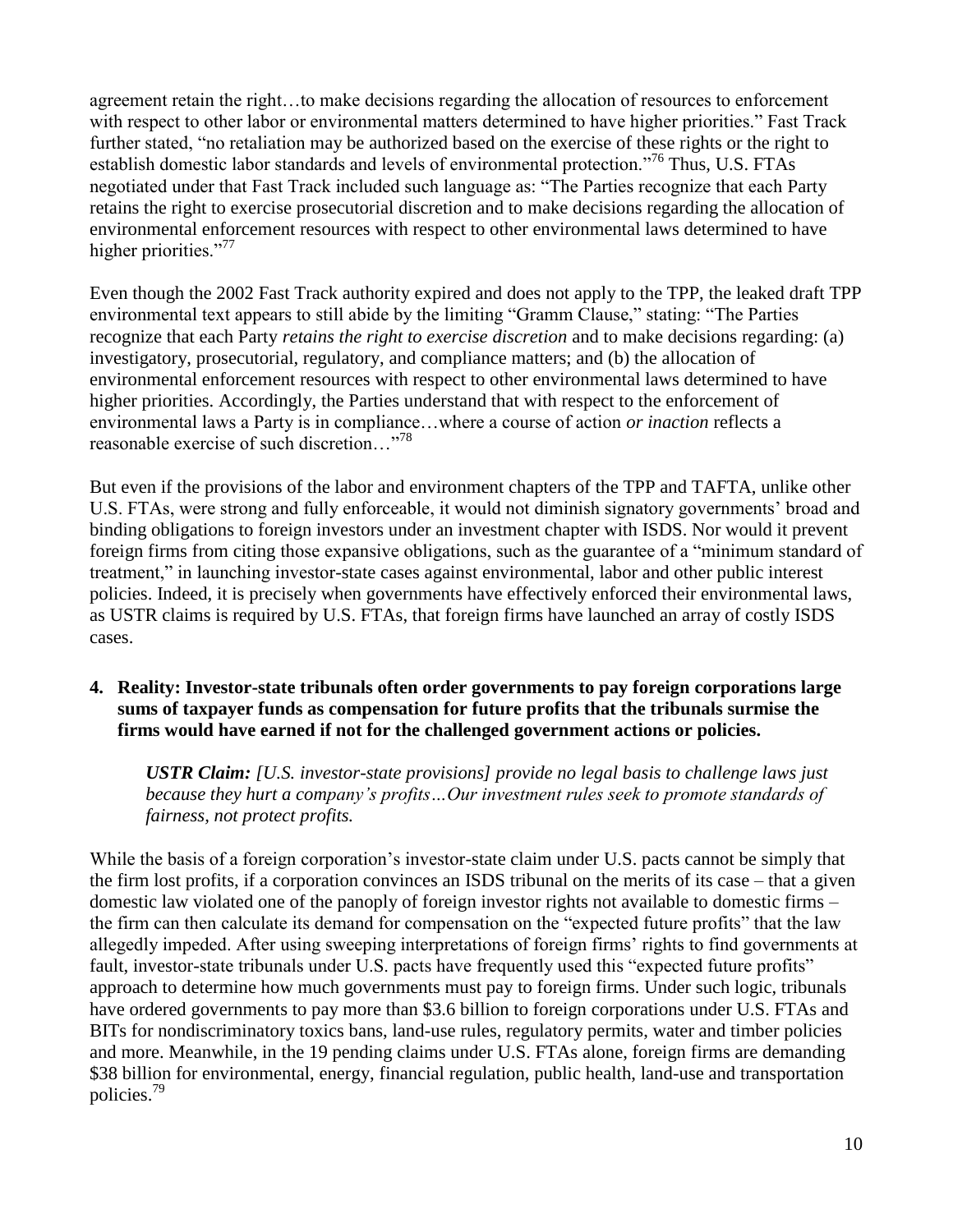Due to ISDS tribunals' increasingly wide interpretations of foreign firms' rights and increasingly investor-friendly damages calculations, the amounts that tribunals have ordered governments to pay foreign corporations have soared. While just 15 years ago tribunals typically ordered payment of millions of dollars in a given ISDS case, today it is not uncommon for a single lost case to cost a government hundreds of millions of dollars.<sup>80</sup>

This trend was dramatically confirmed in October 2012 when the ISDS tribunal in the previously mentioned *Occidental v. Ecuador* case, brought under the U.S.-Ecuador BIT, ordered Ecuador's government to pay \$2.3 billion to the U.S. oil corporation – one of the largest-ever investor-state awards.<sup>81</sup> The penalty imposed by the tribunal on Ecuador's taxpayers was equivalent to the amount Ecuador spends on healthcare each year for over seven million Ecuadorians – almost half the population.<sup>82</sup> The tribunal decided on the massive penalty after acknowledging that Occidental had broken the law, $^{83}$  that the response of the Ecuadorian government (forfeiture of the firm's investment) was lawful, and that Occidental indeed should have expected that response.<sup>84</sup> But the tribunal then concocted a new obligation for the government (one not specified by the BIT itself) to respond proportionally to Occidental's legal breach and, upon deeming themselves the arbiters of proportionality, determined that Ecuador had violated the novel investor-state obligation.<sup>85</sup>

To calculate damages, the tribunal majority estimated the amount of future profits that Occidental would have received from full exploitation of the oil reserves it had forfeited due to its legal breach, including profits from not-yet-discovered reserves.<sup>86</sup> The tribunal majority then substantially increased the penalty imposed on Ecuador by ordering the government to pay compound interest. It has become increasingly common for investor-state tribunals to order governments to pay compound rather than simple interest, often requiring that the interest be retroactively compounded from the moment of the challenged action or policy to the date of the tribunal's decision, and prospectively until the date of payment.<sup>87</sup> In the *Occidental v. Ecuador* case, these interest requirements alone cost the Ecuadorian government more than \$500 million.

# **5. Reality: The TPP and TAFTA would expose the U.S. government, taxpayers and domestic laws to an unprecedented surge in ISDS liability.**

*USTR Claim: …the United States has only been sued 17 times under any U.S. investment agreement and has never once lost a case.* 

Citing the number of cases brought against the United States under existing FTAs and BITs says little about the investor-state liability to which the United States would be exposed under the TPP and TAFTA. Of all the countries currently covered by U.S. ISDS-enforced FTAs, only two – Canada and Singapore – are among the world's top 20 exporters of foreign direct investment (FDI).<sup>88</sup> Having signed deals primarily with developing countries that have few investments in the United States, the investor-state liability of existing pacts has been limited.

But were the TPP and TAFTA to be enacted with ISDS, the United States would grant investor-state privileges to corporations from 15 of the world's 20 largest FDI exporters, dramatically increasing U.S. exposure to ISDS attacks.<sup>89</sup> Corporations in the European Union (EU) own more than 27,000 U.S.-based subsidiaries and corporations in TPP countries own more than 16,000 U.S.-based subsidiaries. Any of these more than 43,000 firms could serve as the basis for an investor-state claim against U.S. government policies or actions were the TPP and TAFTA to go into effect with ISDS included.<sup>90</sup>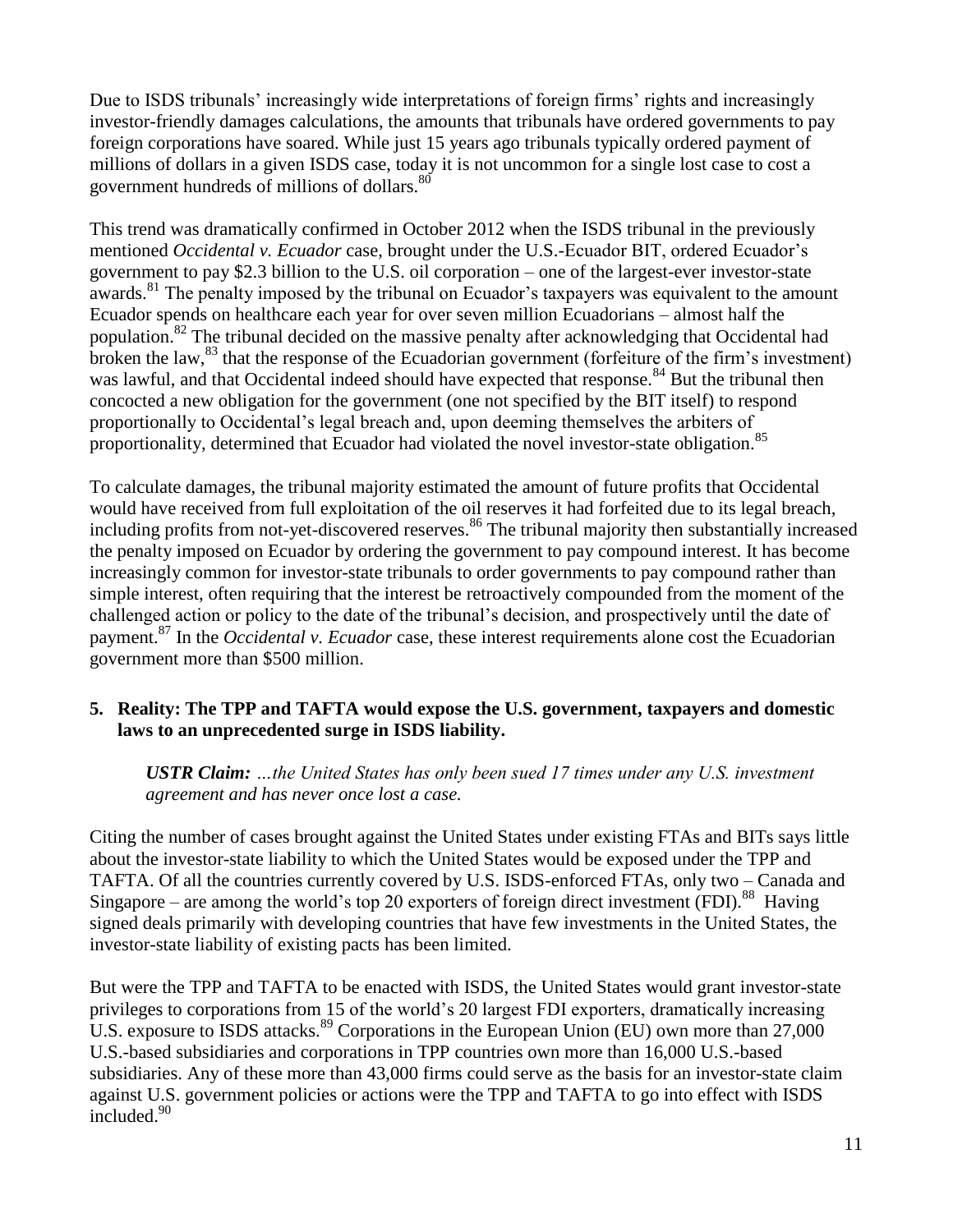The TPP alone would roughly double the United States' exposure to ISDS attacks against U.S. policies. The United States currently has ISDS-enforced pacts with 55 (mostly developing) countries.<sup>91</sup> In the TPP, six countries are not already covered by an ISDS-enforced pact with the United States. Corporations based in those six countries own nearly as many subsidiaries in the United States as the combined total of all U.S. subsidiaries owned by firms in the 55 countries already covered by U.S. ISDS-enforced pacts. That is, there are currently 9,585 firms doing business in the United States that could serve as the basis for an ISDS claim against U.S. policies. Were the TPP to take effect, foreign corporations would be newly empowered to bring such claims against the United States on behalf of an additional 9,274 firms doing business in the United States. No other ISDS-enforced pact has subjected the United States to such an increase in ISDS liability. (NAFTA, the largest existing ISDS-enforced U.S. pact, covers 8,196 foreign-owned firms doing business in the United States.)<sup>92</sup>

TAFTA alone would roughly quadruple the United States' exposure to ISDS attacks against U.S. policies. Of the 28 member states of the EU, nine are already covered by ISDS-enforced BITs. Some U.S. government officials have downplayed the surge in ISDS liability that TAFTA implies, arguing that no investor-state case has been brought against the United States under these nine BITs.<sup>93</sup> What they do not mention is that those nine pacts cover a mere 33 firms doing business in the United States.<sup>94</sup> That is because the nine existing U.S. BITs with EU countries are exclusively with Eastern European nations that have relatively low FDI exports: Bulgaria, Croatia, the Czech Republic, Estonia, Latvia, Lithuania, Poland, Romania and Slovakia. In other words, U.S. officials are arguing that because U.S. policies have not been challenged under existing BITs by 0.1 percent of the more than 27,000 European firms operating here, empowering the other 99.9 percent to challenge domestic safeguards should not be cause for concern. Corporations in the 19 EU countries without U.S. BITs own 27,091 firms in the United States, any one of which could serve as the basis for an ISDS claim against the United States if TAFTA were to take effect. That is nearly three times the 9,585 foreignowned businesses in the United States that are currently covered by U.S. ISDS pacts.<sup>95</sup>

The TPP and TAFTA together would roughly quintuple the United States' exposure to ISDS attacks against U.S. policies. Were the TPP and TAFTA to take effect, foreign corporations in 25 EU and TPP countries would be newly empowered to launch ISDS claims against the United States on behalf of an additional 36,365 firms doing business in the United States. The degree of ISDS liability that the United States has undertaken during three decades of enacting ISDS-enforced pacts would increase nearly five-fold in two fell swoops.<sup>96</sup>

Even assuming that the United States could somehow win all of the new cases spurred by this vast increase in investor-state liability, U.S. taxpayers would still have to pay substantially just to defend the targeted domestic policies. As mentioned, in an average investor-state case, governments spend \$8 million just on legal fees and tribunal costs – expenses that often must be paid even if the government wins the case.<sup>97</sup> The government of the Philippines has spent at least \$58 million on tribunal and legal expenses alone in two ISDS cases brought by German firm Fraport AG Frankfurt Airport Services Worldwide.<sup>98</sup> As explained above, the prospect of paying millions for repeated investor-state claims against a proposed public interest policy can chill a government's resolve to enact the policy even if it expects to win an ensuing string of ISDS cases.

But the assumption that the U.S. government will continue to dodge the ISDS bullet indefinitely is not one on which TPP and TAFTA negotiators should rely. The United States has already nearly lost ISDS cases that were dismissed on narrow procedural grounds.<sup>99</sup> The fact that these were launched by firms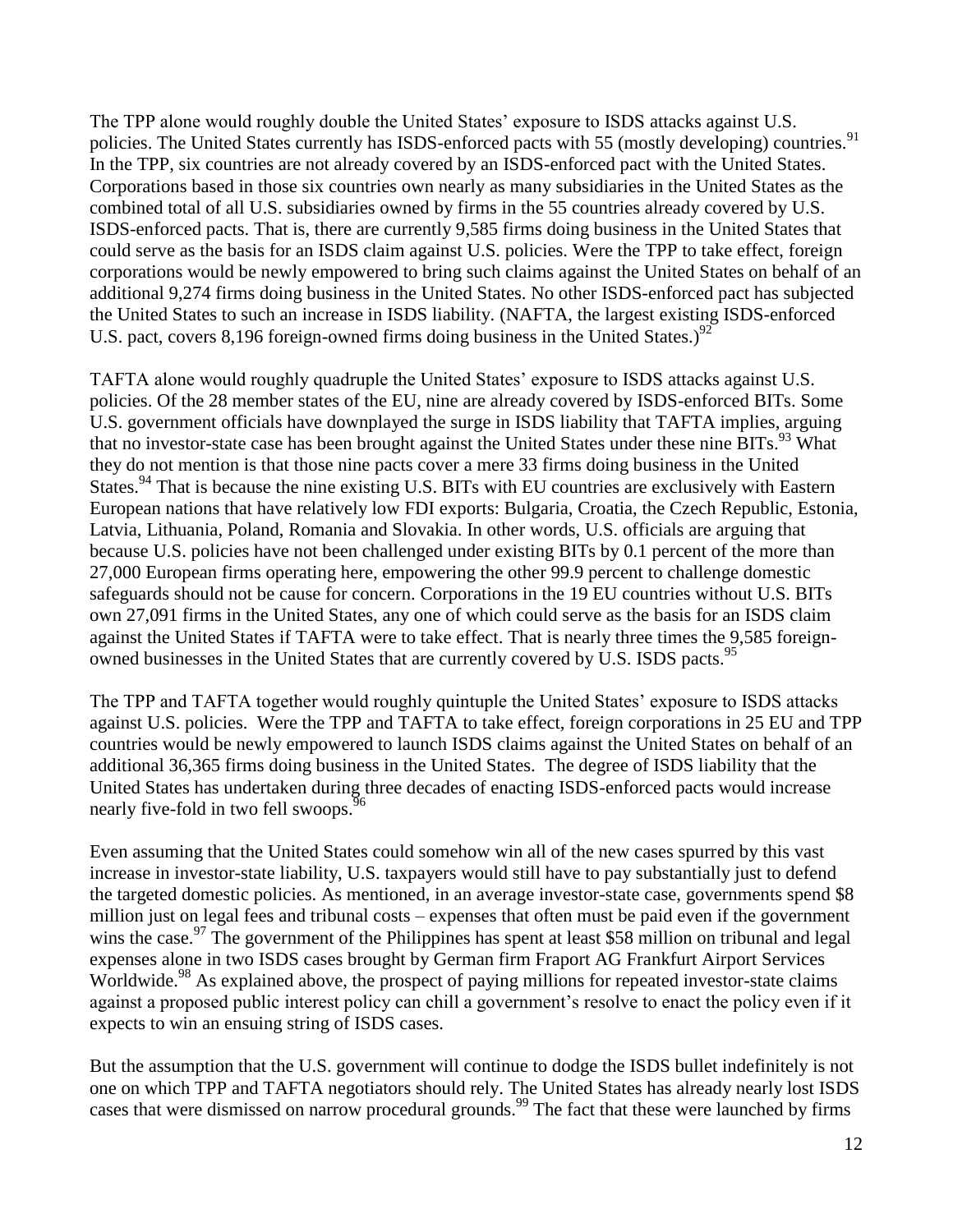in Canada – the only major FDI exporter among U.S. FTA partners – should raise further concern about enacting an FTA with the EU's array of major FDI exporters. For example, in the *Loewen v. United States* case described above, the ISDS tribunal supported several of Loewen's arguments on the merits,<sup>100</sup> and only dismissed the case without imposing a penalty on the U.S. government thanks to a remarkable fluke: lawyers involved with the firm's bankruptcy proceedings reincorporated Loewen as a U.S. firm, thus destroying its ability to obtain compensation as a "foreign" investor.<sup>101</sup> Such luck should not be expected to continue if foreign investor privileges are granted to thousands of European firms.

# **6. Reality: The very structure of the ISDS regime gives rise to conflicts of interest that would not be remediated by enhancement of the weak "conflict of interest" rules for tribunalists.**

*USTR Claim: Investor-state arbitration is designed to provide a fair, neutral platform to resolve disputes. The arbitration rules applied by tribunals under our agreements require that each arbitrator be independent and impartial. These rules permit either party in a dispute to request the disqualification of an arbitrator and the appointment of a new arbitrator if necessary to ensure the independence and impartiality of all tribunal members.* 

The actual conflict of interest rules that apply under U.S. pacts containing ISDS are notably weak. But there are more fundamental problems. The entire structure of ISDS has created a biased incentive system in which tribunalists can boost their caseload by using broad interpretations of foreign investors' rights to rule in favor of corporations and against governments, and boost their earnings by dragging cases out for years. ISDS is neither fair nor neutral, not because of a few compromised tribunalists, but due to core design flaws.

Under ISDS rules, only foreign investors can launch cases and also select one of the three tribunalists. (By contrast, in domestic courts, judges are assigned to a case, not hired by the plaintiff.) Thus, ISDS lawyers that create novel, expansive interpretations of foreign investors' rights while serving as a tribunalist in one case can increase the number of investors interested in launching new cases and enhance the likelihood of their selection by investors for future tribunals. (While governments can also select one of the tribunalists, these individuals do not have the same structural conflict of interest – interpreting investors' rights narrowly may curry favor with governments, but it would diminish the number of firms interested in launching ISDS claims in the first place.) This helps explain why a few lawyers are repeatedly picked as ISDS tribunalists – just 15 lawyers have been involved in 55 percent of all public ISDS cases.<sup>102</sup> The absence of any system of precedent for ISDS rulings, or of governments' rights to appeal the merits of cases, further enables tribunalists to concoct ever more fanciful interpretations of ISDS-enforced agreements and order compensation for breaches of obligations to which signatory governments never agreed.

And because tribunalists are paid by the hour, unlike salaried domestic judges, the longer a case continues, the more money the tribunalist makes (and the government pays), even if the case is ultimately dismissed. Tribunalists are paid at rates ranging from \$375 to more than \$700 per hour.<sup>103</sup> Even when governments add language in ISDS-enforced agreements intended to allow for quick termination of frivolous cases, the decision to accept an argument for termination based on such terms rests with three tribunalists whose incomes rely on the case continuing.

Moreover, the ISDS system allows lawyers to rotate between roles, as supposedly impartial arbitrators and as advocates for investors, in a manner that would be unethical for judges. Many lawyers who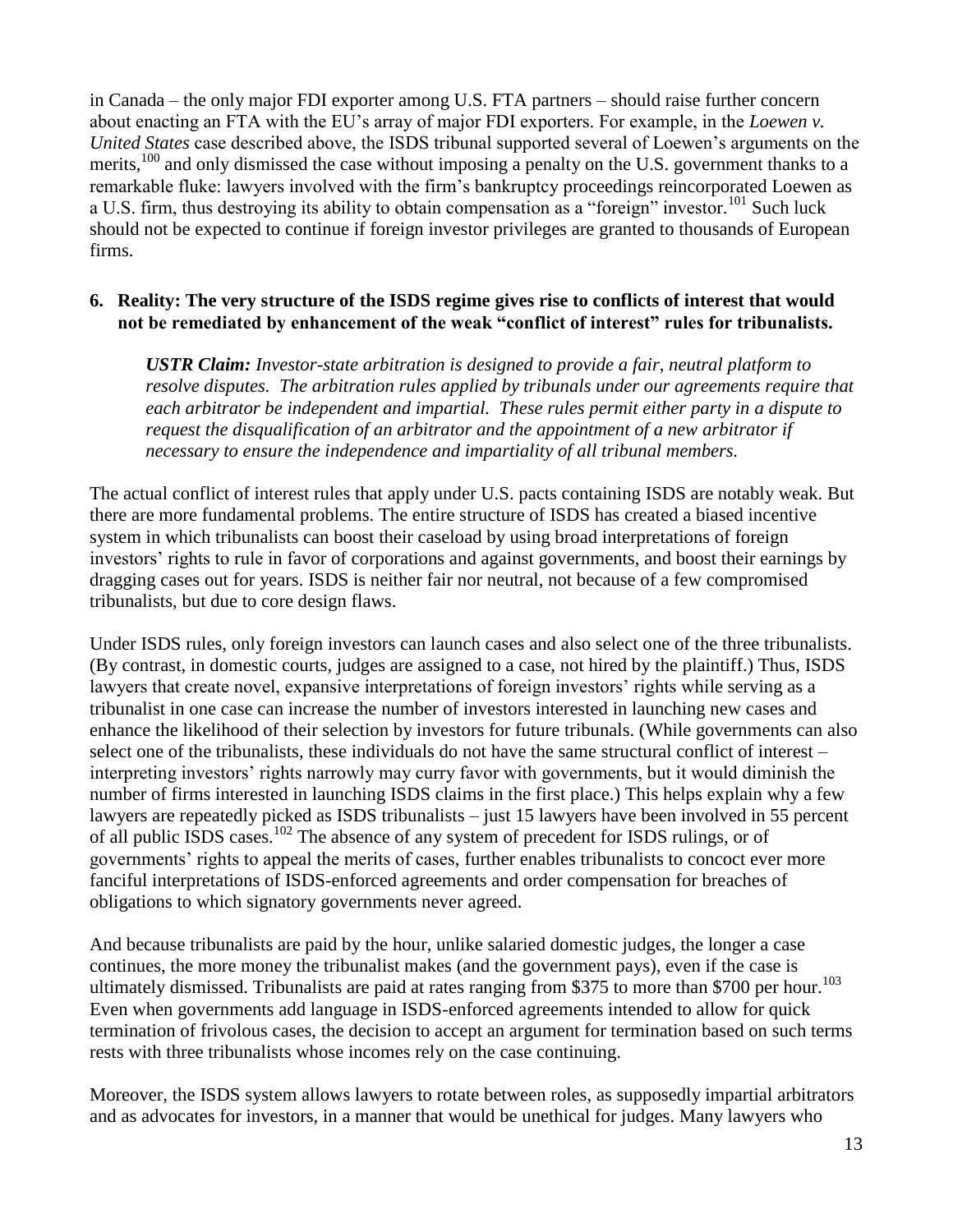serve on ISDS tribunals as "judges" also represent corporations in other ISDS cases against governments, or have had a business relationship with the particular corporation in their case. Thus, a lawyer can use her role as a tribunalist to push expansive interpretations of governments' obligations that she can then take advantage of when launching an ISDS case for an investor in the future.

Specific conflicts of interest have raised alarm, such as in the *Vivendi Universal v. Argentina* case, in which the tribunal's award in favor of Vivendi was not annulled despite one of the tribunalists serving on the board of directors of a bank that held shares in Vivendi. The tribunalist did not disclose the conflict, much less recuse herself. $104$ 

Neither U.S. FTAs nor the 2012 U.S. model BIT directly stipulate requirements for investor-state tribunalists to be independent or impartial. Rather, the pacts rely on weak impartiality provisions included in the World Bank and United Nations rules under which most tribunals operate. The rules of the World Bank's International Centre for Settlement of Investment Disputes (ICSID) – the most commonly used rules for investor-state cases – state that tribunalists need to be "relied upon to exercise independent judgment."<sup>105</sup> However, the rules make it very difficult for a government to disqualify a tribunalist even when she or he exhibits a clear conflict of interest (e.g. serving on the Board of a firm invested in the corporation bringing the case). ICSID requires the government to convince both of the other tribunalists, or the president of the World Bank, to remove the biased tribunalist.<sup>106</sup> Convincing investor-state tribunalists to remove one of their colleagues is a tall order, particularly given that, as stated, the lawyers who serve on investor-state tribunals form part of a small, tight-knit club.

That may explain why in ICSID's 48-year history, attempts to disqualify biased tribunalists have only been successful on four occasions. In 37 other ISDS cases brought under ICSID rules, tribunalists have dodged attempts at disqualification on grounds that they exhibited bias or had conflicts of interest.<sup>107</sup> This track record hardly inspires confidence in the impartiality of tribunalists.

The conflict of interest rules of the United Nations Commission on International Trade Law (UNCITRAL) – the second most commonly used set of rules for ISDS cases – are similarly weak. While UNCITRAL rules require arbitrators to "disclose any circumstances likely to give rise to justifiable doubts as to his or her impartiality or independence," there are no stipulated consequences for failure to do so.<sup>108</sup> And while a party to the dispute can challenge an arbitrator as exhibiting a conflict of interest, the contested tribunalist would not be removed unless the other party agrees, the arbiter removes herself, or the "appointing authority" empowered to unilaterally decide on the challenge opts for removal.<sup>109</sup> The first scenario seems unlikely – a party should not be expected to dismiss an arbiter whose conflict of interest bends in their favor. The second scenario has rarely played out – challenged arbitrators in investor-state cases have generally not proven willing to leave the arbitration on their own volition. And the third scenario – delegating the decision over challenged arbitrators to the "appointing authority" (e.g. the Secretary-General of the Permanent Court of Arbitration at The Hague) – grants wide discretion to the authority to make a unilateral decision. The rules neither stipulate criteria that shall guide the authority's decision nor require the authority to disclose the criteria actually used.<sup>110</sup>

But even if such weak rules concerning the specific conflicts of interest of individual tribunalists were strengthened, the structural conflicts of interest of the ISDS system would remain. An ISDS tribunalist who has no relationship with the particular firm bringing a case still has an incentive to use expansive interpretations of government obligations to rule in favor of the firm so as to boost the utility of ISDS and the probability of being picked for future cases.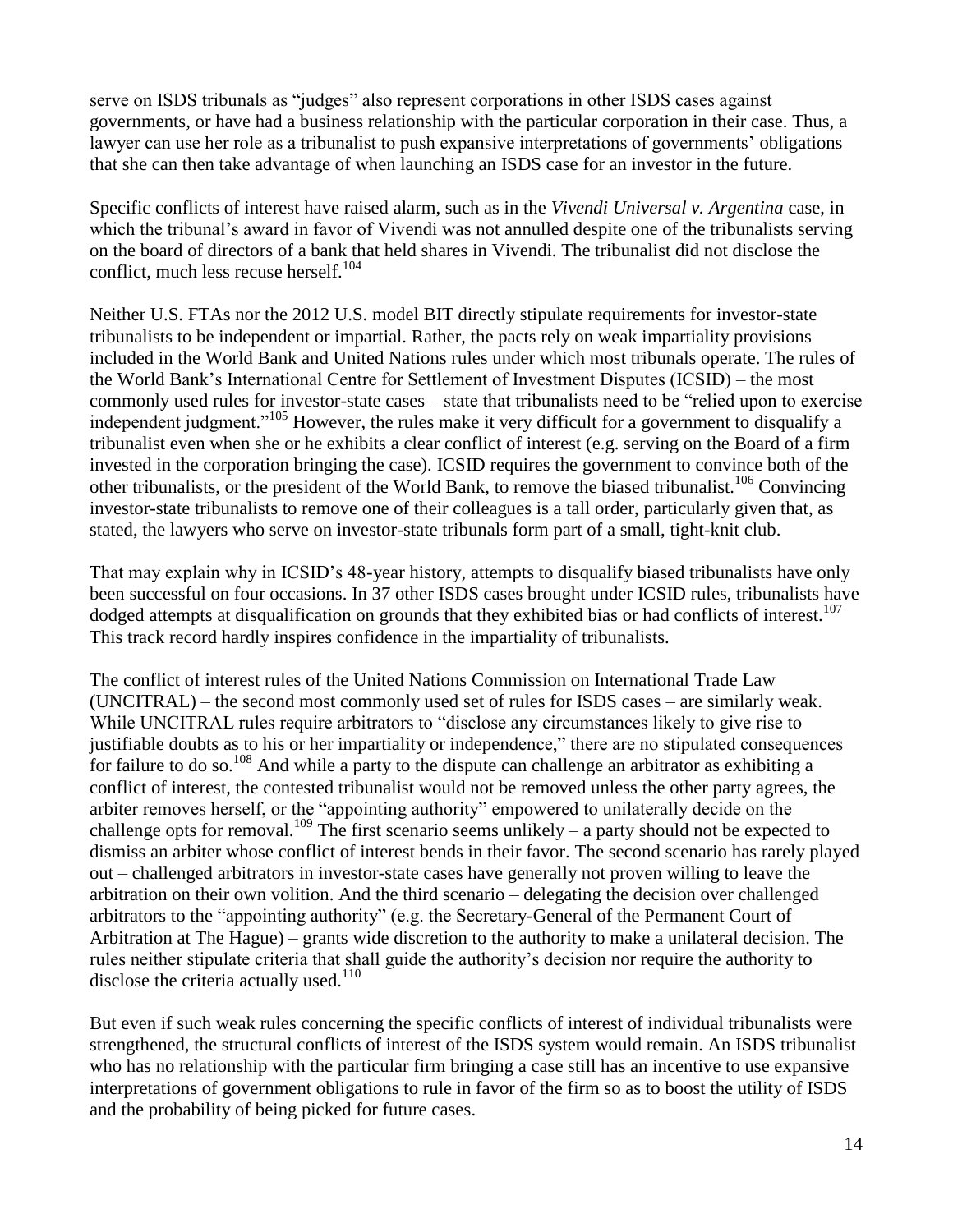#### **7. Reality: Purported safeguards and explanatory annexes added to agreements in recent years have failed to prevent ISDS tribunals from exercising enormous discretion to impose on governments obligations that they never undertook when signing agreements.**

*USTR Claim: [U.S. pacts with ISDS provisions] include strong safeguards to deter frivolous challenges to legitimate public interest measures. The United States has proposed additional safeguards that include stricter definitions than are in most investment agreements of what is required for successful claims, as well as mechanisms for expedited review and dismissal of frivolous claims...*

In fact, the "safeguards" USTR touts have already been tested, and have failed to prevent investor-state cases brought under U.S. FTAs and BITs from growing not just in number, but in the range of legitimate public interest policies being targeted. The "additional safeguards," included in U.S. pacts since CAFTA, have not stopped investors from mounting increasingly daring challenges or prevented tribunals from handing down increasingly expansive rulings against public interest policies.

With respect to the investors' challenges, the new "safeguards" touted by USTR were included in the Peru FTA. But that did not stop the Renco corporation from using that pact to launch its \$800 million ISDS claim against Peru for not giving the firm a *third* extension on its unfulfilled commitment to remediate against toxic pollution created by its metal smelter.<sup>111</sup> And despite the inclusion of the "safeguards" in CAFTA, a subsidiary of the Canada-based Pacific Rim Mining Corporation, named Pac Rim Cayman, used that pact to challenge El Salvador's refusal to grant a mining permit to the company amid a major national debate about the health and environmental implications of mining and the announcements, by presidents from both the right and left parties, of a moratorium on gold mining. Pac Rim launched the ISDS case because it wanted a permit to build a controversial cyanide-leach gold mine, despite the company's failure to complete a required feasibility study.<sup>112</sup> While the tribunal ultimately ruled that the Canada-based Pac Rim did not have standing as a U.S. firm to pursue the case under CAFTA (while giving the corporation a green light to pursue the ISDS case under a domestic investment law), this decision was not the result of the touted safeguards. Had Pac Rim simply better organized its corporate structure, the case likely could have proceeded under the U.S. pact.<sup>113</sup> And despite the tribunal's ruling, El Salvador still had to pay millions to defend its decision not to grant a contentious mining permit. Further, in the wake of Pac Rim's ISDS claim, implementation of proposed new mining restrictions have been delayed indefinitely.<sup>114</sup>

The attempt to "include stricter definitions…of what is required for successful claims" has also failed to stop tribunals from using increasingly expansive interpretations of foreign investors' rights to side with corporations in ISDS challenges to public interest policies. In CAFTA, the Parties inserted an annex,  $115$  as described above, that attempted to narrow the vague obligation for States to guarantee foreign investors a "minimum standard of treatment," which a litany of tribunals had interpreted as an obligation for the government to not frustrate investors' expectations, for instance by improving environmental or health laws after an investment was established. As mentioned, in both *RDC v. Guatemala* and *TECO v. Guatemala* – two of the first investor-state cases brought under CAFTA – the tribunals simply ignored the annex's narrower definition of "minimum standard of treatment." Instead, the *RDC* and *TECO* tribunals both relied on an expansive interpretation of that standard, concocted by a previous investor-state tribunal, which included an obligation to honor investors' expectations.<sup>116</sup> Both ISDS tribunals ruled that Guatemala had violated the expanded obligation, and ordered the government to pay millions.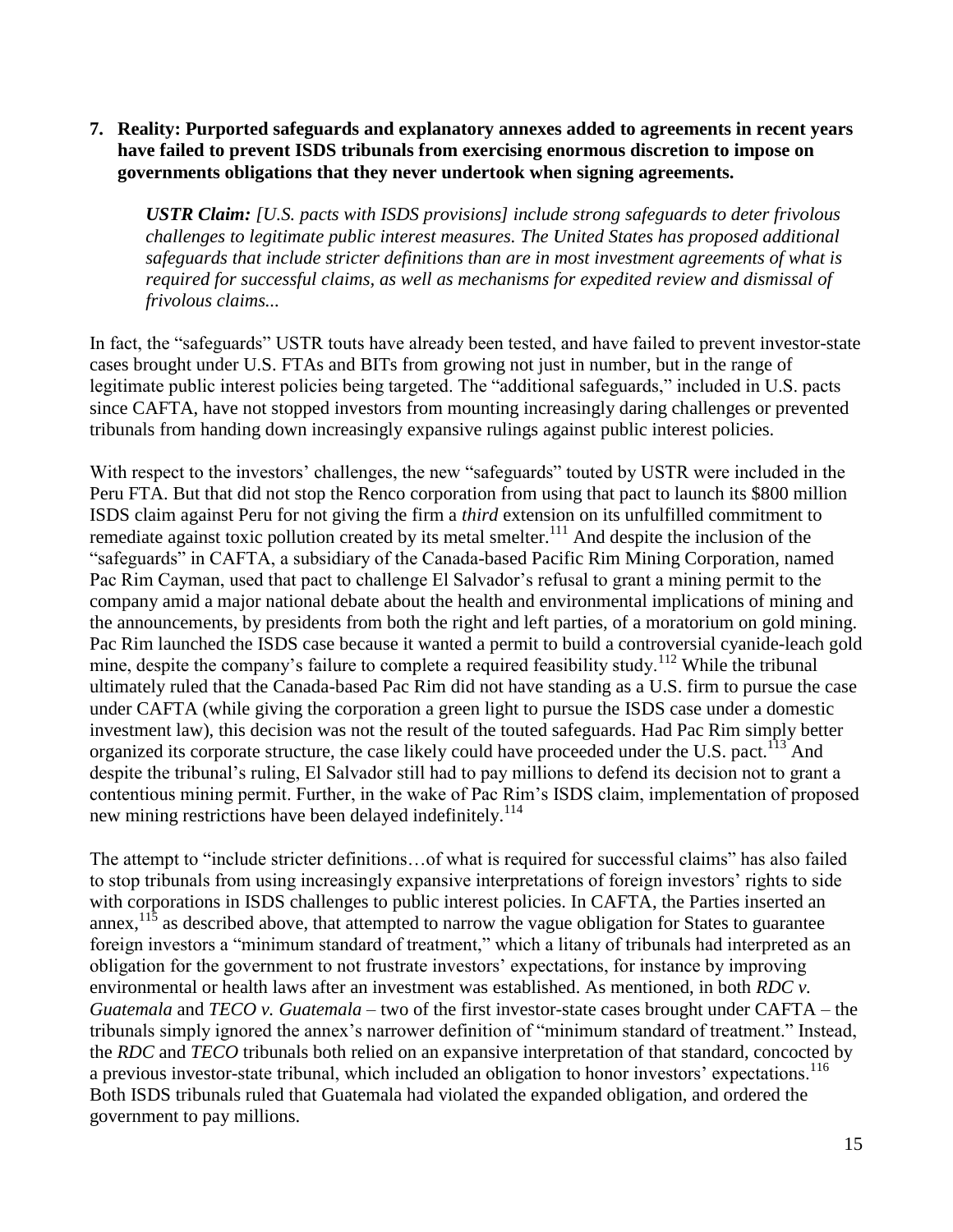Another provision that USTR touts as a "safeguard" is a mechanism to dispense with frivolous investor-state claims. The relevant language in the 2012 U.S. model BIT provides for expedited consideration of arguments from the government that a case should be terminated because the legal claim used by the foreign corporation to attack its policies is not permitted under the treaty's sweeping investor protections.<sup>117</sup> One problem is that tribunalists with financial incentives to continue cases are the ones who decide whether to accept such arguments for termination. Another problem is that many investor-state claims *do* in fact fall within the wide ambit of the investor privileges found in U.S. FTAs and BITs. That is because the pacts grant broad rights to investors and give ample discretion to tribunals to interpret those rights as far-reaching restrictions on States' prerogative to regulate in the public interest. Until foreign investors' substantive rights and tribunalists' discretion are narrowed, language to prevent claims not falling under those rights will have limited impact in preventing investor-state rulings against "legitimate public interest measures."

Indeed, initial attempts to use this mechanism against frivolous claims suggest that it may be largely ineffective, thereby adding another step in the prolonged ISDS timetable (and more billable tribunalist hours) rather than expediting the process. In the *Pac Rim v. El Salvador* case, El Salvador attempted to use the "safeguard" against frivolous cases, arguing that the company's claim was not one that could be legally argued under CAFTA.<sup>118</sup> But in evaluating the government's argument, the tribunal decided that for a State to successfully use the mechanism to dismiss a frivolous claim, the tribunal must determine at the outset of a case that the claim was "certain" to fail, not merely "likely" to fail.<sup>119</sup> Having decided that Pac Rim's claim did not meet this improbably high threshold, the tribunal dismissed the government's attempted usage of the "safeguard."<sup>120</sup> As mentioned, Pac Rim's CAFTA claim did eventually fail, as the tribunal later denied Pac Rim jurisdiction under the pact. In the two intervening years, the government spent millions defending the mining decisions at issue – the very eventuality that the frivolous claims "safeguard" was supposed to prevent.

# **8. Reality: Transparency rules and amicus briefs are insufficient to hold accountable tribunals that remain unrestrained by precedent, States' opinions or substantive appeals.**

*USTR Claim: The United States is committed to ensuring the highest levels of transparency in all investor-state proceedings. Investment arbitration hearings under recent U.S. trade and investment agreements, as well as all key documents submitted to investor-state tribunals and tribunal decisions, are public. Recent U.S. trade and investment agreements also give NGOs and other non-parties to a dispute the ability to participate by filing amicus curiae or "friend of the court" submissions, similar to non-parties' ability to make filings in U.S. courts.* 

Transparency is a necessary, but not sufficient, condition for reining in investor-state tribunals' ability to fabricate new obligations for States and then rule against public interest policies as violations of the novel obligations. As investor-state documents have become more publicly available, tribunals have not indicated greater hesitance to use overreaching interpretations of investors' rights. Documents were generally made available in the recent *Occidental v. Ecuador* case brought under the U.S.-Ecuador BIT. That includes the publicly-available 2012 award in which the tribunalists concocted a new obligation for Ecuador to respond proportionally to Occidental's breach of the law, deemed themselves the arbiters of proportionality, and ordered the government to pay \$2.3 billion for violating the creative obligation.<sup>121</sup>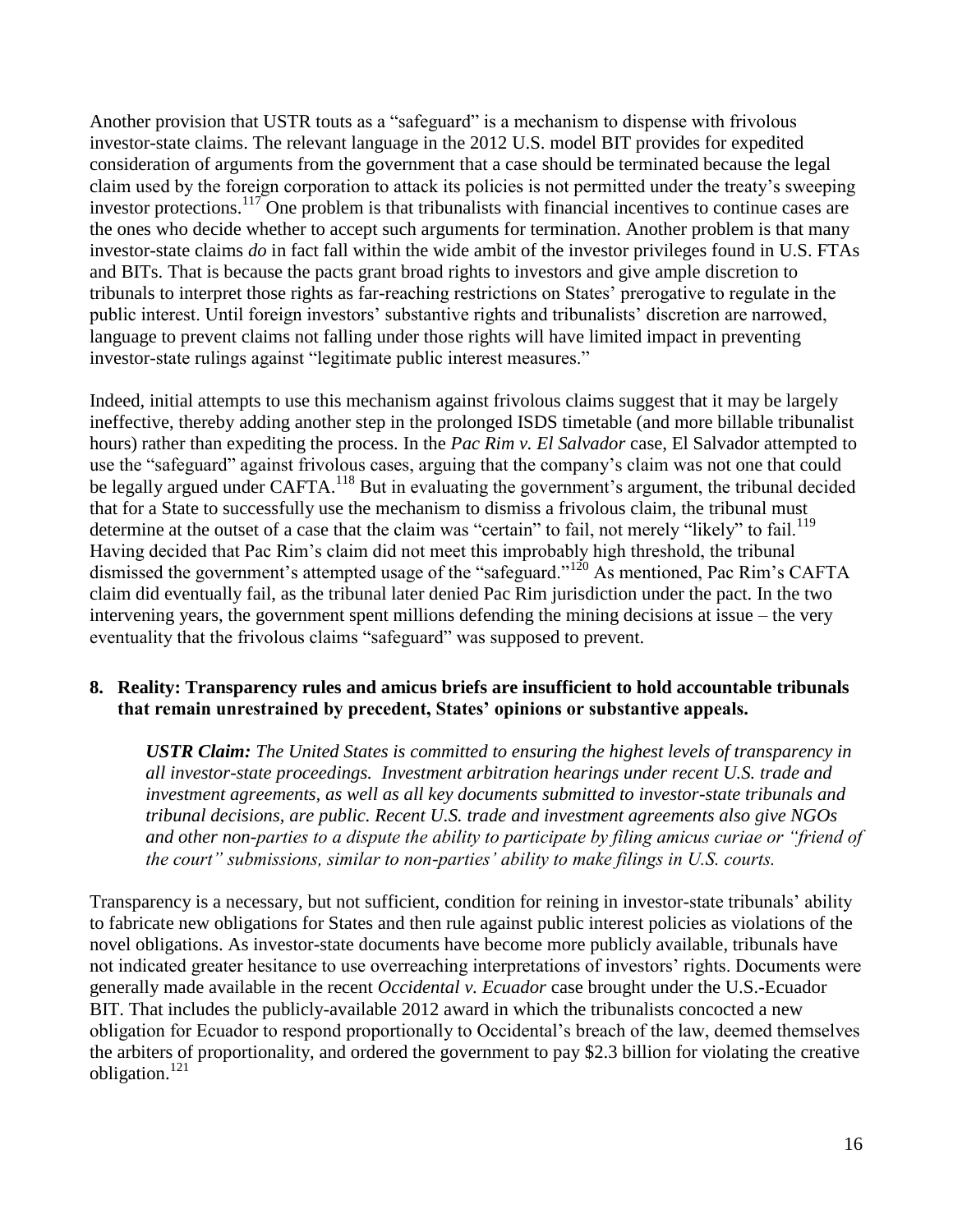And while it is important for public interest groups to be able to submit amicus briefs in investor-state cases, they will be inadequate to halt the threat that those cases pose to public interest policies, given the structural incentive and ability, described above, for ISDS tribunalists to simply ignore submissions that call for greater policy space. If these structural problems permit tribunalists to ignore the submissions of the sovereign governments whose agreements they are ostensibly interpreting, there is little reason to think they would do otherwise when facing private sector amicus submissions. As mentioned, in the *RDC v. Guatemala* CAFTA case, the governments of the United States, El Salvador and Honduras all joined Guatemala in arguing via non-disputing Party submissions that the "minimum standard of treatment" obligation should be narrowly defined according to State practice. But the tribunal paid little heed to the suggestions, skipped any examination of State practice, and instead imported an interpretation of "minimum standard of treatment" from yet another ISDS tribunal.<sup>122</sup> Why would tribunals exhibiting such gall feel bound to the suggestions of NGOs?

None of the provisions that USTR touts restrict the latitude of investor-state tribunals to levy binding decisions against domestic policies based entirely on the reasoning of three private lawyers. Tribunalists are not bound to base their decisions on precedent. They are not bound to adopt standard interpretations of international law. And they are not bound to a robust appeal system. Governments facing unfavorable investor-state rulings may only file for an "annulment" for certain specific categories of tribunal "error." Annulment claims are not heard by domestic courts, but are decided by another tribunal comprised of private sector attorneys. U.S. FTAs have never included a substantive appeal mechanism for investor-state cases despite longstanding calls for one. The future development of such a mechanism was even included in CAFTA:

*Within three months of the date of entry into force of this Agreement, the Commission shall establish a Negotiating Group to develop an appellate body or similar mechanism to review awards rendered by tribunals under this Chapter… The Commission shall direct the Negotiating Group to provide to the Commission, within one year of establishment of the Negotiating Group, a draft amendment to the Agreement that establishes an appellate body or similar mechanism.<sup>123</sup>*

Eight years have passed since CAFTA took effect in most signatory countries, and no such amendment has been produced.

# **9. Reality: State and local governments have no standing to defend the state and local policies that are often challenged in ISDS cases.**

*USTR Claim: [Investor-state provisions in U.S. FTAs and BITs] do not expose state or local governments to new liabilities. In any disputes arising under our trade agreements, the federal government assumes the cost of defending the United States, even if they relate to state and local issues.*

An increasing range of measures taken by state, provincial and municipal governments have been challenged under the ISDS terms of U.S. pacts, including state and local land use decisions, state environmental and public health policies, adverse state court rulings, and state and municipal contracts.<sup>124</sup> If a foreign corporation challenges a state or local policy, the state or local government does not have standing to defend the policy and must rely on the federal government.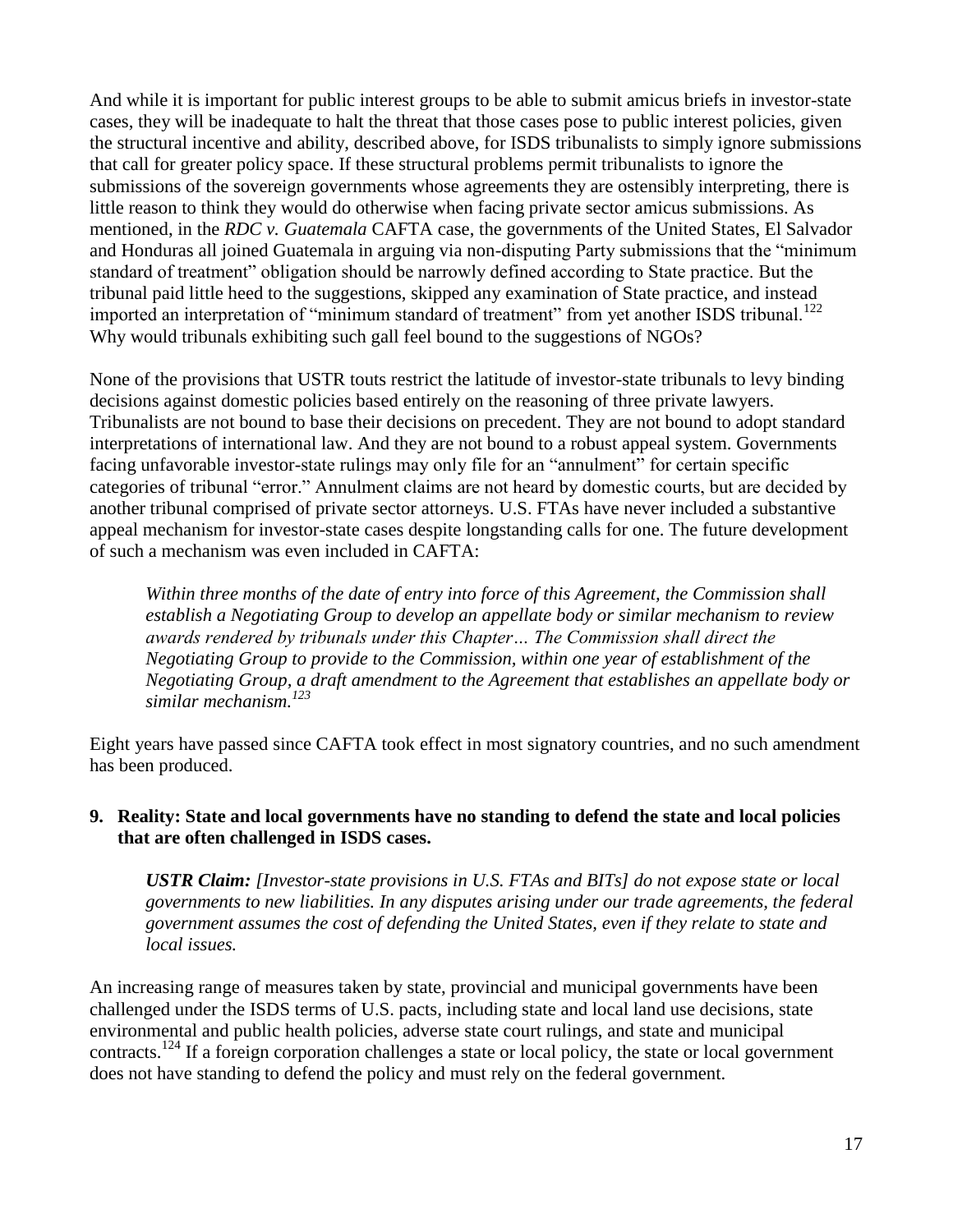When the federal government does choose to call on a state's lawyers, given their particular expertise, to assist with the defense of a challenged state-level policy, there is no guarantee that the expenditure of state resources will be recovered, even if the corporation loses the case. Indeed, in several ISDS cases, tribunals have ordered losing corporations to pay federal government lawyers' legal fees, but the legal expenses incurred by states have not been reimbursed. For instance, in the *Methanex Corporation v. United States* NAFTA case in which a Canadian corporation challenged a California ban of the gasoline additive MTBE, the tribunal ordered that \$3 million be paid to the U.S. federal government to help cover its legal expenses. However, the tribunal did not award legal fees for the California state lawyers who worked long hours helping the federal government defend the California law.<sup>125</sup>

While the federal government is technically responsible for paying any compensation ordered by an investor-state tribunal, in a successful ISDS case against a state or local measure, the federal government could hold funds for state or local projects hostage until the challenged measure was rescinded or until the locality agreed to help pay the foreign firm. While the legality of this maneuver has not been addressed by U.S. courts, attempts to foist the investor-state compensation burden onto sub-federal governments have already been tried in U.S. FTA partner countries.<sup>126</sup> The federal government could also try to avoid having to pay damages in response to a tribunal's ruling against a state or local law by preempting the challenged policy with a federal law.

State and local governing bodies have expressed strong opposition to U.S. investor-state pacts due to these threats to their autonomy and the basic tenets of federalism. The National Conference of State Legislatures (NCSL), a bipartisan association representing U.S. state legislatures, many of which are GOP-controlled, has repeatedly approved a formal position of opposition to such pacts. The association's most recent position states:

*NCSL will not support Bilateral Investment Treaties (BITs) or Free Trade Agreements (FTAs) with investment chapters that provide greater substantive or procedural rights to foreign companies than U.S. companies enjoy under the U.S. Constitution. Specifically, NCSL will not support any BIT or FTA that provides for investor/state dispute resolution. NCSL firmly believes that when a state adopts a non-discriminatory law or regulation intended to serve a public purpose, it shall not constitute a violation of an investment agreement or treaty, even if the change in the legal environment thwarts the foreign investors' previous expectations.<sup>127</sup>*

# **10. Reality: The Obama administration has repeatedly ignored ISDS opposition from Congress, the bipartisan National Conference of State Legislatures, diverse public interest groups and legal scholars.**

*USTR Claim: As the Obama Administration promotes trade and investment agreements, we work closely with Congress, stakeholders, and the public to ensure that our trade agenda advances our economic interests and reflects our values…the Model BIT that the Obama Administration released in 2012 followed[] an extensive period of public comment and consultation.*

USTR fails to mention that all public interest groups acting as advisors in the 2012 model BIT development process opposed the resulting model BIT as a rejection of their recommendations for change and an embrace of the ISDS status quo. Heeding the counsel of corporate advisors in the model BIT review process, the administration chose to perpetuate the investor-state regime's expansive corporate privileges.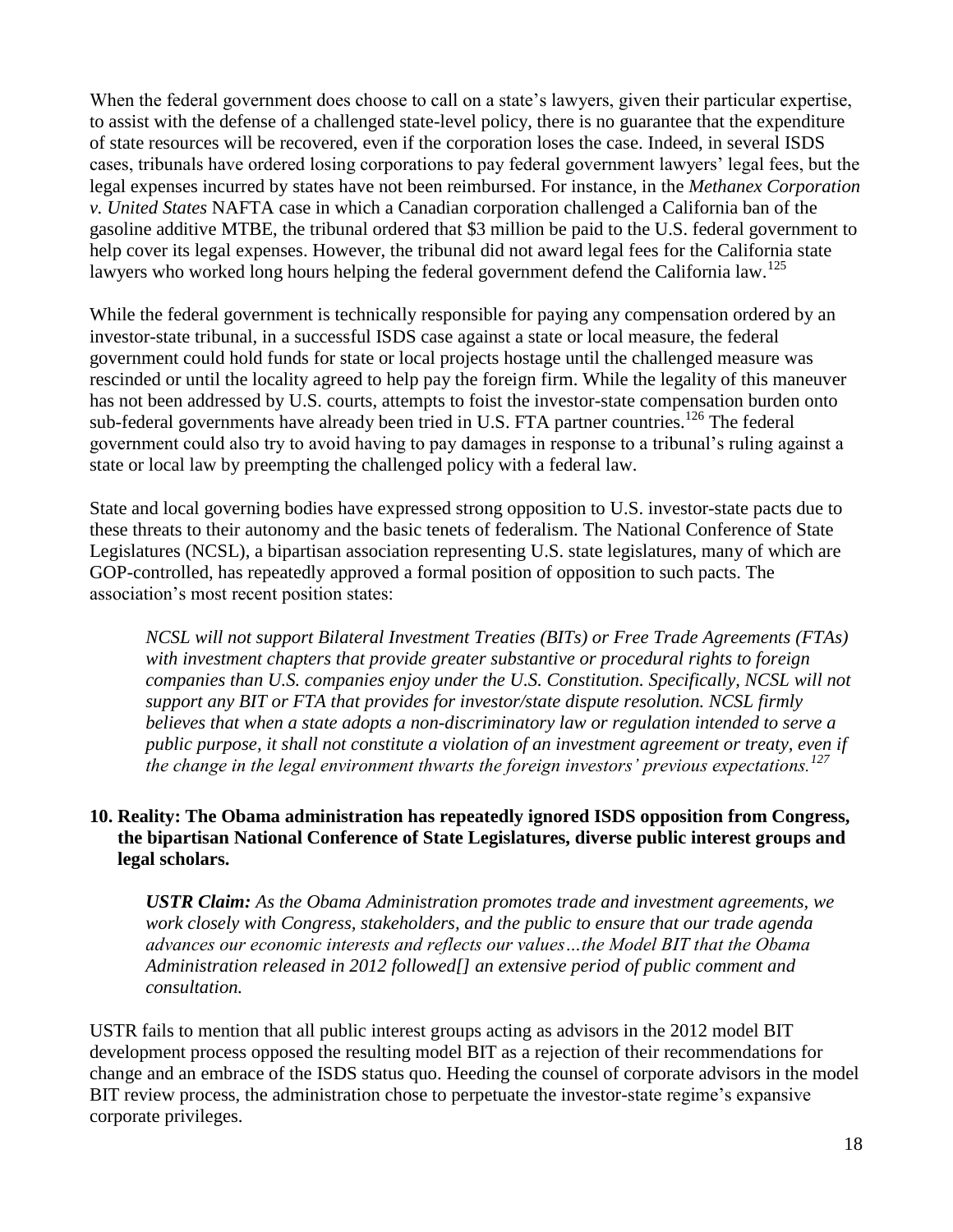Since then, ISDS opposition has only grown. Members of Congress have voiced increasing opposition to ISDS in "trade" pacts via letters and floor statements.<sup>128</sup> As mentioned, NCSL approved in 2012 a resolution stating in unequivocal terms that the bipartisan association of state legislatures would oppose any pact with ISDS.<sup>129</sup> Legal scholars from around the world have announced their opposition to ISDS in a letter that urges governments to "withdraw<sup>[]</sup> from or renegotiate<sup>[]"</sup> investor-state pacts.<sup>130</sup> Conservative groups have also joined the anti-ISDS chorus, as the CATO Institute made clear in its March 2014 article calling for ISDS to be excluded from the TPP and TAFTA due to "legitimate concern that corporations will run roughshod over domestic laws."<sup>131</sup> Echoing that concern, 120 legal scholars from leading universities in the United States, Europe and elsewhere recently submitted a joint response to the European Commission public consultation on ISDS that strongly criticized the proposed inclusion of ISDS in TAFTA.<sup>132</sup>

The largest U.S. labor, environmental, health, privacy, Internet freedom, financial, development, family farmer, faith and consumer groups have also called for the Obama administration to exclude investor-state provisions in U.S. agreements. Noting in a December 2013 letter that ISDS provisions in past U.S. pacts have undermined public interest policies and democratic decision-making, these diverse "stakeholders" have made clear they do not see the current trade agenda as "reflecting our values."<sup>133</sup> This view is held across the political spectrum. Conservative and small business stakeholders opposing TAFTA's inclusion of ISDS include the U.S. Business and Industry Council, Coalition for a Prosperous America,  $^{134}$  the CATO Institute,  $^{135}$  and various tea party groups.  $^{136}$ Numerous large U.S. public interest groups and small business associations indicated similar sentiments by signing a February 2014 letter urging USTR to launch a public consultation process on the inclusion of ISDS in TAFTA, to parallel the EU public consultation. Groups such as the AFL-CIO, Consumers Union, National Farmers Union, Natural Resources Defense Council, Presbyterian Church USA and U.S. Business and Industry Council argued:

*…[a] public consultation process in which American workers, families, communities, small businesses, faith institutions and civil society organizations have a real voice will be an important step toward creating more balanced investment policies that reflect the diverse needs and interests of real people and their communities, not simply large, global corporations.*<sup>137</sup>

The Obama administration has denied this broadly-supported request, refusing thus far to initiate a public consultation on the inclusion of ISDS in TAFTA.

The current breadth of U.S. opposition to ISDS stems in part from the manner in which the Obama administration handled the "extensive period of public comment and consultation" that USTR characterizes as part of the development of the 2012 U.S. model BIT that now serves as the U.S. template for TAFTA and the TPP's investment provisions. Though the Obama administration solicited the input of several public interest groups in developing the model BIT, that input was ignored. As part of the consultation, public interest organizations represented on a special subcommittee of business, civil society and academic representatives (under the Advisory Committee on International Economic Policy) submitted a list of 17 concrete recommendations for the model BIT. But when the organizations saw the "new" model BIT, they concluded that the administration had outright rejected 15 of their 17 recommendations. The results of the remaining two recommendations "fell well short of expectations."<sup>138</sup>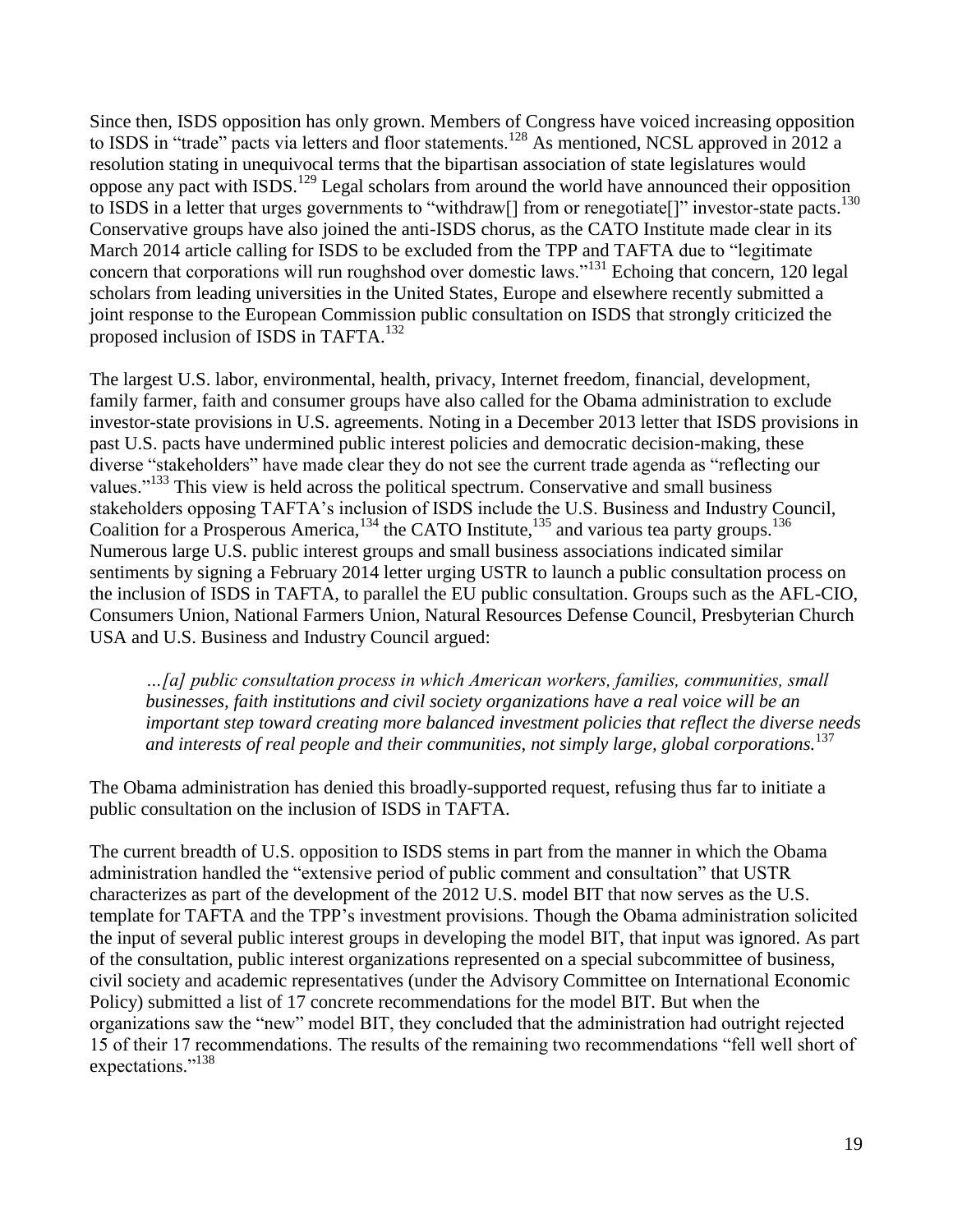The groups had tried to reform the old U.S. model BIT to "make[] dispute settlement consistent with the public interest," "ensure[] that foreign investors do not have greater rights than U.S. investors," and "protect[] health, safety, and the environment and promote[] good jobs."<sup>139</sup> Instead, the "extensive" period of public comment and consultation" touted by USTR ignored these recommendations, producing a "new" model BIT that mirrored the old model BIT and its dangers to the public interest.<sup>140</sup>

### **ENDNOTES**

 $\overline{a}$ 

 $<sup>1</sup>$  Office of the U.S. Trade Representative, "The Facts on Investor-State Dispute Settlement: Safeguarding the Public</sup> Interest and Protecting Investors," USTR factsheet, March 27, 2014. Available at: [http://www.ustr.gov/about-us/press](http://www.ustr.gov/about-us/press-office/blog/2014/March/Facts-Investor-State%20Dispute-Settlement-Safeguarding-Public-Interest-Protecting-Investors)[office/blog/2014/March/Facts-Investor-State%20Dispute-Settlement-Safeguarding-Public-Interest-Protecting-Investors.](http://www.ustr.gov/about-us/press-office/blog/2014/March/Facts-Investor-State%20Dispute-Settlement-Safeguarding-Public-Interest-Protecting-Investors) 

2 *See* Kenneth J. Vandevelde, "A Unified Theory of Fair and Equitable Treatment," *New York University Journal of International Law & Politics*, 43:1, 2010. ("Yet, circumstances may arise where changes in the law may violate the fair and equitable treatment standard even in the absence of a promise or assurance to the contrary," at 81.)

<sup>3</sup> See Vicki Been and Joel C. Beauvais, "The Global Fifth Amendment? Nafta's Investment Protections and the Misguided Quest for an International 'Regulatory Takings' Doctrine," *New York University Law Review*, April 2003. Available at: [http://papers.ssrn.com/sol3/papers.cfm?abstract\\_id=337480.](http://papers.ssrn.com/sol3/papers.cfm?abstract_id=337480) ("Although many have argued that NAFTA simply 'exports' the U.S. regulatory takings standard into international law, we demonstrate that, in fact, the NAFTA tribunal decisions and dicta significantly exceed U.S. takings protections (which are already among the most protective in the world) in several respects," at 5.)

<sup>4</sup> See Lori Wallach, "'Fair and Equitable Treatment' and Investors' Reasonable Expectations: Rulings in U.S. FTAs & BITs Demonstrate FET Definition Must be Narrowed," PC memo, September 5, 2012. Available at: [http://www.citizen.org/documents/MST-Memo.pdf.](http://www.citizen.org/documents/MST-Memo.pdf)

<sup>5</sup> This is the tribunal's summary of the U.S. government's argument. *Glamis Gold, Ltd. v. United States of America*, Award, Ad hoc—UNCITRAL Arbitration Rules (2009), at para. 576. Available at: [http://italaw.com/sites/default/files/case](http://italaw.com/sites/default/files/case-documents/ita0378.pdf)[documents/ita0378.pdf.](http://italaw.com/sites/default/files/case-documents/ita0378.pdf)

<sup>6</sup> Rudolf Dolzer, "Fair and Equitable Treatment: Today's Contours," *Santa Clara Journal of International Law*, 12: 1, January 17, 2014, at 21. Available at: [http://digitalcommons.law.scu.edu/cgi/viewcontent.cgi?article=1147&context=scujil.](http://digitalcommons.law.scu.edu/cgi/viewcontent.cgi?article=1147&context=scujil)

<sup>7</sup> *Occidental Exploration and Production Company v. The Republic of Ecuador*, Final Award, Ad hoc – UNCITRAL Arbitration Rules (2004), at para. 183. Italics added. Available at: [http://italaw.com/sites/default/files/case](http://italaw.com/sites/default/files/case-documents/ita0571.pdf)[documents/ita0571.pdf.](http://italaw.com/sites/default/files/case-documents/ita0571.pdf)

<sup>8</sup> *Occidental Exploration and Production Company v. The Republic of Ecuador*, Final Award, Ad hoc – UNCITRAL Arbitration Rules (2004), at para. 187. Available at: [http://italaw.com/sites/default/files/case-documents/ita0571.pdf.](http://italaw.com/sites/default/files/case-documents/ita0571.pdf)

<sup>9</sup> See Lori Wallach, "'Fair and Equitable Treatment' and Investors' Reasonable Expectations: Rulings in U.S. FTAs & BITs Demonstrate FET Definition Must be Narrowed," PC memo, September 5, 2012. Available at: [http://www.citizen.org/documents/MST-Memo.pdf.](http://www.citizen.org/documents/MST-Memo.pdf)

 $10$  Supreme Court rulings have indicated that compensation for claims of "regulatory takings" under the Fifth Amendment of the U.S. Constitution is only available when a government measure results in "permanent physical invasion" of a property, causes a complete and permanent destruction of a property's value, constitutes a land-use exaction "so onerous that, outside the exactions context, they would be deemed *per se* physical takings," or is otherwise "functionally equivalent to the classic taking in which government directly appropriates private property or ousts the owner from his domain." *Lingle v. Chevron U.S.A. Inc.*, 544 U.S. 528, 537-540, 547-548 (2005).

 $11$  "[O]ur cases have long held that mere diminution in value of property, however serious, is insufficient to demonstrate a taking." *Concrete Pipe & Products of California, Inc. v. Construction Laborers Pension Trust for Southern California.*, 508 U.S. 602, 645 (1993).

<sup>12</sup> Harvey M. Jacobs, "New Actions or New Arguments over Regulatory Takings?" *The Yale Law Journal*, 117: 65 (September 16, 2007). Available at: [http://www.yalelawjournal.org/forum/new-actions-or-new-arguments-over-regulatory](http://www.yalelawjournal.org/forum/new-actions-or-new-arguments-over-regulatory-takings)[takings.](http://www.yalelawjournal.org/forum/new-actions-or-new-arguments-over-regulatory-takings) 

<sup>13</sup> See Robert Meltz, "Takings Decisions of the U.S. Supreme Court: A Chronology," Congressional Research Service report, December 9, 2013. Available at: [http://fas.org/sgp/crs/misc/97-122.pdf.](http://fas.org/sgp/crs/misc/97-122.pdf)

<sup>14</sup> Occidental Petroleum Corporation and Occidental Exploration and Production Company v. The Republic of Ecuador, ICSID Case No. ARB/06/11, Award (Oct. 5, 2012), at para. 455. Available at: [http://italaw.com/sites/default/files/case](http://italaw.com/sites/default/files/case-documents/italaw1094.pdf)[documents/italaw1094.pdf.](http://italaw.com/sites/default/files/case-documents/italaw1094.pdf)

<sup>15</sup> See Eduardo Moisès Peñalver, "Is Land Special?" 31 *Ecology L.Q.* 227, 231 (2004) ("it is almost beyond dispute that . . . the [Supreme] Court has focused overwhelmingly on regulations affecting land and that landowners bringing regulatory takings claims stand a greater chance of prevailing in the Supreme Court than the owners of other sorts of property"); Molly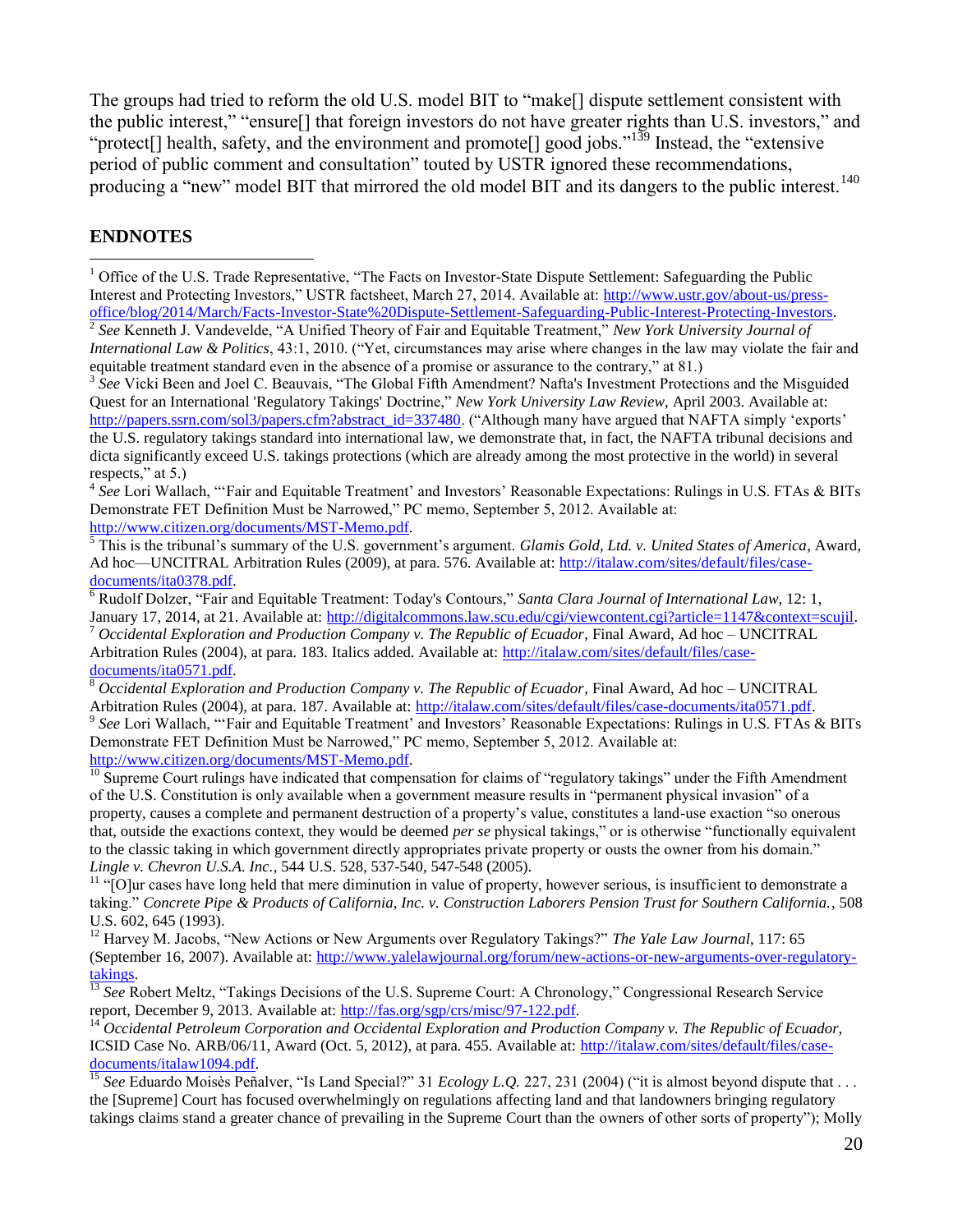S. McUsic, "The Ghost of Lochner: Modern Takings Doctrine and Its Impact on Economic Legislation," 76 *B.U. L. Rev.* 605, 647, 655 (1996) ("Economic interests, such as personal property, trade secrets, copyright, and money, are all recognized by the Court as 'property' under the Fifth Amendment, but receive little protection against government regulation.") J. Peter Byrne, "Ten Arguments for the Abolition of Regulatory Takings Doctrine," 22 *Ecology L.Q.* 89, 127 (1995) ("the Supreme Court has shown absolutely no interest in applying the regulatory takings doctrine to assets other than land").

<sup>16</sup> *Lucas v. South Carolina Coastal Comm'n*, 505 U.S. 1003, 1027-28 (1992). For further information on Supreme Court cases indicating that indirect takings compensation is generally only available for real estate claims in U.S. law, including a rebuttal to the common claim that the Supreme Court's decision in *Ruckelshaus v. Monsanto Co.*, 467 U.S. 986 (1984) provides an exception to the rule, *see* Matthew C. Porterfield, "International Expropriation Rules and Federalism," 23 *Stanford Environmental Law Journal* 3, 11-16 (2004).

<sup>17</sup> 2012 U.S. Model Bilateral Investment Treaty, U.S. Department of State, 2012, at Article 1. Available at: [http://www.state.gov/documents/organization/188371.pdf.](http://www.state.gov/documents/organization/188371.pdf)

 $\overline{a}$ 

<sup>18</sup> Dominican Republic – Central America – United States Free Trade Agreement, ch. 10 (Annex 10-B), August 5, 2004, Pub. L. No. 109-53, 119 Stat. 462 (2005), at 10-27.

 $19$  The U.S. government attempted to make clear the narrowness of the "minimum standard of treatment" standard in its official submission in the *RDC* case, stating, "These provisions [in the CAFTA annex] demonstrate the CAFTA-DR Parties' express intent to incorporate the minimum standard of treatment required by customary international law as the standard for treatment in CAFTA-DR Article 10.5. Furthermore, they express an intent to guide the interpretation of that Article by the Parties' understanding of customary international law, i.e., the law that develops from the practice and *opinio juris* of States themselves, rather than by interpretations of similar but differently worded treaty provisions. The burden is on the claimant to establish the existence and applicability of a relevant obligation under customary international law that meets these requirements." *Railroad Development Corporation v. Republic of Guatemala*, ICSID Case No. ARB/07/23, Submission of the United States of America (January 31, 2012), at para. 3. Available at: [http://italaw.com/sites/default/files/case](http://italaw.com/sites/default/files/case-documents/ita0709_0.pdf)[documents/ita0709\\_0.pdf.](http://italaw.com/sites/default/files/case-documents/ita0709_0.pdf)

<sup>20</sup> *Railroad Development Corporation v. Republic of Guatemala*, ICSID Case No. ARB/07/23, Award (June 29, 2012), at para. 219. Available at: [http://italaw.com/sites/default/files/case-documents/ita1051.pdf.](http://italaw.com/sites/default/files/case-documents/ita1051.pdf) For more information, *see* Lori Wallach and Ben Beachy, "CAFTA Investor-State Ruling: Annex on Minimum Standard of Treatment, Proposed for TPP, Proves Insufficient as Tribunal Ignores Customary International Law Standard, Applies MST Definition from Past NAFTA Award to Rule against Guatemala," PC memo, July 19, 2012. Available at: [http://www.citizen.org/documents/RDC-vs-](http://www.citizen.org/documents/RDC-vs-Guatemala-Memo.pdf)[Guatemala-Memo.pdf.](http://www.citizen.org/documents/RDC-vs-Guatemala-Memo.pdf) And *see* Lori Wallach and Ben Beachy, "Rebutting Misleading Claims Made by Industry with Respect to *RDC v. Guatemala* Award: CAFTA Tribunal Rejected CAFTA Parties' and CAFTA Annex 10-B's Definition of CIL Based on State Practice, Imported Past Tribunal's MST Standard," PC memo, November 17, 2012. Available at: [http://www.citizen.org/documents/rdc-v-guatemala-rebuttal.pdf.](http://www.citizen.org/documents/rdc-v-guatemala-rebuttal.pdf)

<sup>21</sup> *TECO Guatemala Holdings, LLC v. Republic of Guatemala*, ICSID Case No. ARB/10/23, Award (December 19, 2013), at para. 455. Available at: [http://italaw.com/sites/default/files/case-documents/italaw3035.pdf.](http://italaw.com/sites/default/files/case-documents/italaw3035.pdf)

<sup>22</sup> *TECO Guatemala Holdings, LLC v. Republic of Guatemala*, ICSID Case No. ARB/10/23, Award (December 19, 2013), at para. 780. Availableat: [http://italaw.com/sites/default/files/case-documents/italaw3035.pdf.](http://italaw.com/sites/default/files/case-documents/italaw3035.pdf)

<sup>23</sup> For more information, *see* Public Citizen, "'Loewen' NAFTA Case: Foreign Corporations Unhappy with Domestic Jury Awards in Private Contract Disputes Can Demand Bailout from Taxpayers," PC memo, 2012. Available at: [http://www.citizen.org/documents/Loewen-Case-Brief-FINAL.pdf.](http://www.citizen.org/documents/Loewen-Case-Brief-FINAL.pdf)

 $^{\overline{24}}$  Communication from juror Robert Bruce to John Corlew, attorney, November 24, 1995, on file with Public Citizen.

 $^{25}$  This included \$100 million in compensatory damages and \$160 million in punitive damages. However, these two stages were meant to be separate. In the punitive damages phase, the jury returned a corrected award of \$400 million, for a total of \$500 million. *See The Loewen Group, Inc. and Raymond L. Loewen v. United States of America*, ICSID Case No. ARB(AF)/98/3, Award (June 26, 2003), at paras. 96 and 101. Available at: [http://www.state.gov/documents/organization/22094.pdf.](http://www.state.gov/documents/organization/22094.pdf)

<sup>26</sup> Loewen Group, Inc. and Raymond L. Loewen v. United States of America, ICSID Case No. ARB(AF)/98/3, Counter-Memorial of the United States of America (March 30, 2001), at 144-152. Available at: [http://www.state.gov/documents/organization/7387.pdf.](http://www.state.gov/documents/organization/7387.pdf)

<sup>27</sup> *Loewen Group, Inc. and Raymond L. Loewen v. United States of America*, ICSID Case No. ARB(AF)/98/3, Counter-Memorial of the United States of America (March 30, 2001), at 64. Available at:

[http://www.state.gov/documents/organization/7387.pdf.](http://www.state.gov/documents/organization/7387.pdf) "Although Loewen values the settlement at \$175 million for present purposes, that amount does not reflect the deferral of payment and tax benefits that Loewen received from the settlement. In statements to the U.S. Securities and Exchange Commission (a federal agency that regulates the securities markets) and in its press releases at the time, Loewen estimated the aftertax, net present value of the settlement to be approximately \$85 million."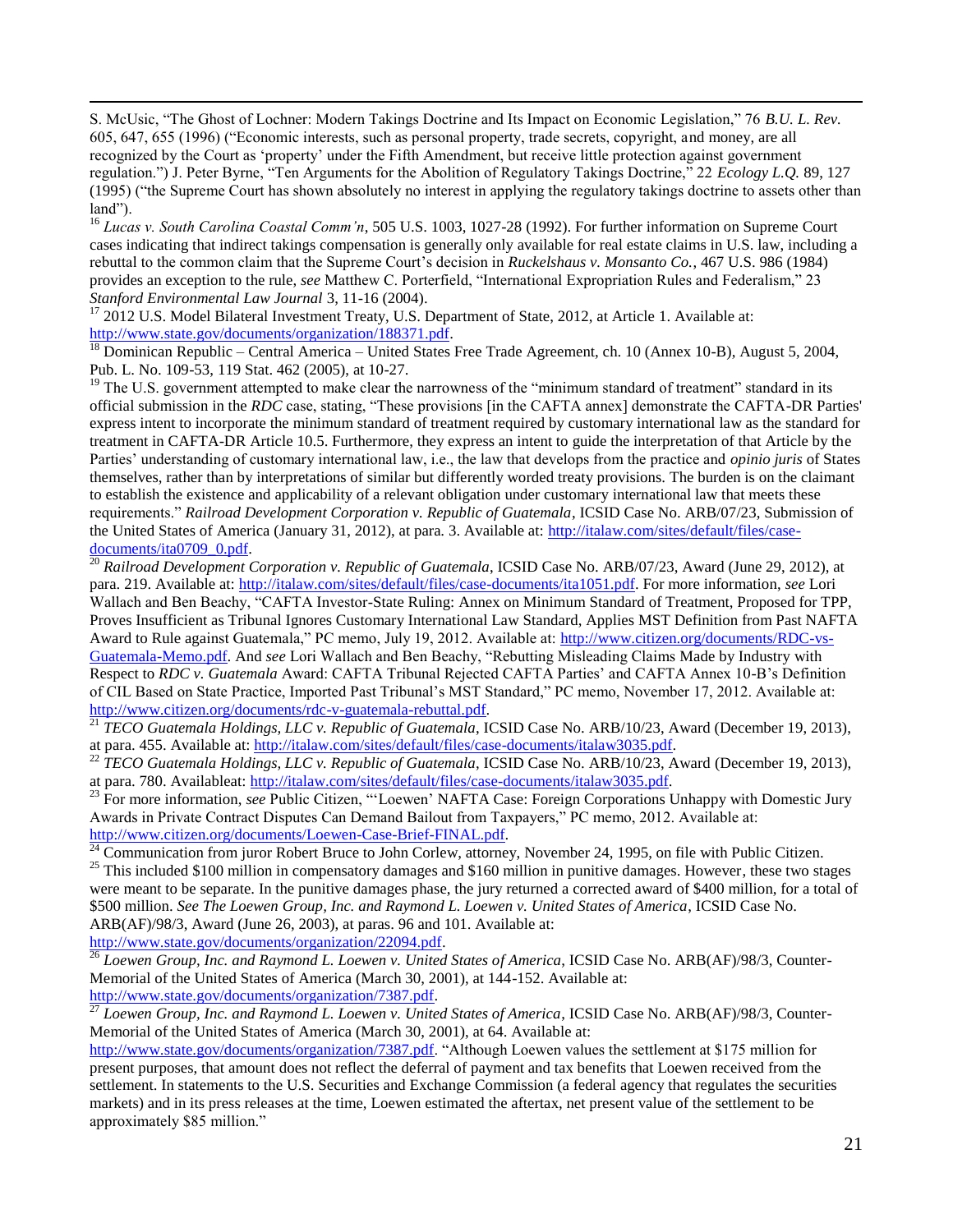<sup>28</sup> Loewen Group, Inc. and Raymond L. Loewen v. United States of America, ICSID Case No. ARB(AF)/98/3, Notice of Claim, (October 30, 1998), at paras. 139, 162 and 187. Available at: [http://www.state.gov/documents/organization/3922.pdf.](http://www.state.gov/documents/organization/3922.pdf)

<sup>29</sup> See Loewen Group, Inc. and Raymond L. Loewen v. United States of America, ICSID Case No. ARB(AF)/98/3, Decision on hearing of Respondent's objection to competence and jurisdiction (January 5, 2001), at 45, 54. Available at: [http://italaw.com/sites/default/files/case-documents/ita0469.pdf.](http://italaw.com/sites/default/files/case-documents/ita0469.pdf) And *see Loewen Group, Inc. and Raymond L. Loewen v. United States of America*, ICSID Case No. ARB(AF)/98/3, Award (June 26, 2003), at 212. Available at: [http://italaw.com/sites/default/files/case-documents/ita0470.pdf.](http://italaw.com/sites/default/files/case-documents/ita0470.pdf)

<sup>30</sup> *Loewen Group, Inc. and Raymond L. Loewen v. United States of America*, ICSID Case No. ARB(AF)/98/3, Award (June 26, 2003), at 241. Available at: [http://italaw.com/sites/default/files/case-documents/ita0470.pdf.](http://italaw.com/sites/default/files/case-documents/ita0470.pdf)

<sup>31</sup> *Loewen v. United States of America*, ICSID Case No. ARB(AF)/98/3, Award (June 26, 2003), at para 240. Available at: [http://italaw.com/sites/default/files/case-documents/ita0470.pdf.](http://italaw.com/sites/default/files/case-documents/ita0470.pdf)

<sup>32</sup> Railroad Development Corporation v. Republic of Guatemala, ICSID Case No. ARB/07/23, Respondent's Counter-Memorial on Merits (October 5, 2010), at para. 102. Available at: [http://italaw.com/sites/default/files/case](http://italaw.com/sites/default/files/case-documents/ita0705.pdf)[documents/ita0705.pdf.](http://italaw.com/sites/default/files/case-documents/ita0705.pdf)

<sup>33</sup> *Railroad Development Corporation v. Republic of Guatemala*, ICSID Case No. ARB/07/23, Award (June 29, 2012), at para. 91. Available at: [http://italaw.com/sites/default/files/case-documents/ita1051.pdf.](http://italaw.com/sites/default/files/case-documents/ita1051.pdf)

<sup>34</sup> *Railroad Development Corporation v. Republic of Guatemala*, ICSID Case No. ARB/07/23, Award (June 29, 2012), at para. 221. Available at: [http://italaw.com/sites/default/files/case-documents/ita1051.pdf.](http://italaw.com/sites/default/files/case-documents/ita1051.pdf)

<sup>35</sup> *Eli Lilly and Company v. The Government of Canada*, Notice of Arbitration, Ad hoc – UNCITRAL Arbitration Rules (2013), at paras. 48-65. Available at: [http://italaw.com/sites/default/files/case-documents/italaw1582.pdf.](http://italaw.com/sites/default/files/case-documents/italaw1582.pdf)

<sup>36</sup> For more information, *see* Public Citizen, "U.S. Pharmaceutical Corporation Uses NAFTA Foreign Investor Privileges Regime to Attack Canada's Patent Policy, Demand \$100 Million for Invalidation of a Patent," PC briefing paper, March 2013.

<sup>37</sup> For more information, *see* Public Citizen, "Renco Uses U.S.-Peru FTA to Evade Justice for La Oroya Pollution," PC memo, December 2012. Available at: http://www.citizen.org/documents/renco-la-oroya-memo.pdf.

<sup>38</sup> *A.O.A. v. Doe Run Resources Corp.*, 2011 WL 2553259 (E.D.Mo. June 22, 2011) (denial of plaintiffs' motion to remand to state courts), at 3-4.

<sup>39</sup> *See AAZA v. Doe Run Resources Corp.*, No. 4:07CV1874 CDP, 2008 WL 748328 (E.D.Mo. Mar. 18, 2008) (order granting plaintiff's motion to remand to state courts). And *see A.O.A. v. Doe Run Resources Corp.*, 2011 WL 2553259 (E.D.Mo. June 22, 2011) (denial of plaintiffs' motion to remand to state courts).

<sup>40</sup> *See* Armin Rosencrantz & Richard Campbell, "Foreign Environmental and Human Rights Suits against U.S. Corporations in U.S. Courts," 18 *Stan. Envtl. L. J.* 145, 175-179 (1999); Svetlana Meyerzon Nagiel, "Note: An Overlooked Gateway to Victim Compensation: How States Can Provide a Forum for Human Rights Claims," 46 *Colum. J. Transnat'l L.* 133, 155-160 (2007).

<sup>41</sup> *U.S. and State of Missouri v. Doe Run Resources Corp., et al,* No. 4:10-cv-01895-JCH, (E.D.Mo. Dec. 21, 2011), (consent decree), at paras. 10-13. Available at: [http://www.epa.gov/region07/cleanup/doe\\_run/pdf/consent\\_decree.pdf.](http://www.epa.gov/region07/cleanup/doe_run/pdf/consent_decree.pdf)

 $42$  Public Citizen interview with a Missouri advocate who has been following the case, March 1, 2012.

<sup>43</sup> A.O.A. v. Doe Run Resources Corp., 2011 WL 2553259 (E.D.Mo. June 22, 2011) (denial of plaintiffs' motion to remand to state courts), at 4.

<sup>44</sup> Chevron Corporation and Texaco Petroleum Corporation v. The Republic of Ecuador, Second Interim Award on Interim Measures, Ad hoc – UNCITRAL Arbitration Rules (2012), at para. 3. Available at:

[http://italaw.com/sites/default/files/case-documents/ita0174\\_0.pdf.](http://italaw.com/sites/default/files/case-documents/ita0174_0.pdf)

<sup>45</sup> Chevron Corporation and Texaco Petroleum Corporation v. The Republic of Ecuador, Respondent's Letter to the Tribunal, Ad hoc – UNCITRAL Arbitration Rules (2012), at 5. Available at: [http://italaw.com/sites/default/files/case](http://italaw.com/sites/default/files/case-documents/ita0172.pdf)[documents/ita0172.pdf.](http://italaw.com/sites/default/files/case-documents/ita0172.pdf)

<sup>46</sup> Chevron Corporation and Texaco Petroleum Corporation v. The Republic of Ecuador, First Partial Award on Track I, Ad hoc – UNCITRAL Arbitration Rules (2013). Available at: [http://italaw.com/sites/default/files/case-](http://italaw.com/sites/default/files/case-documents/italaw1585.pdf) $\frac{d}{}$  [documents/italaw1585.pdf.](http://italaw.com/sites/default/files/case-documents/italaw1585.pdf)

<sup>47</sup> *Aguinda v. ChevronTexaco*, No. 2011-0106 (Lago Agrio Appeals Court in Ecuador, 2012), at 2. Available at: [http://chevrontoxico.com/assets/docs/2012-01-03-appeal-decision-english.pdf.](http://chevrontoxico.com/assets/docs/2012-01-03-appeal-decision-english.pdf)

<sup>48</sup> Chevron Corporation and Texaco Petroleum Corporation v. The Republic of Ecuador, First Partial Award on Track I, Ad hoc – UNCITRAL Arbitration Rules (2013), at para. 99. Available at: [http://italaw.com/sites/default/files/case](http://italaw.com/sites/default/files/case-documents/italaw1585.pdf)[documents/italaw1585.pdf.](http://italaw.com/sites/default/files/case-documents/italaw1585.pdf)

<sup>49</sup> Chevron Corporation and Texaco Petroleum Corporation v. The Republic of Ecuador, First Partial Award on Track I, Ad hoc – UNCITRAL Arbitration Rules (2013), at para 107. Available at: [http://italaw.com/sites/default/files/case](http://italaw.com/sites/default/files/case-documents/italaw1585.pdf)[documents/italaw1585.pdf.](http://italaw.com/sites/default/files/case-documents/italaw1585.pdf)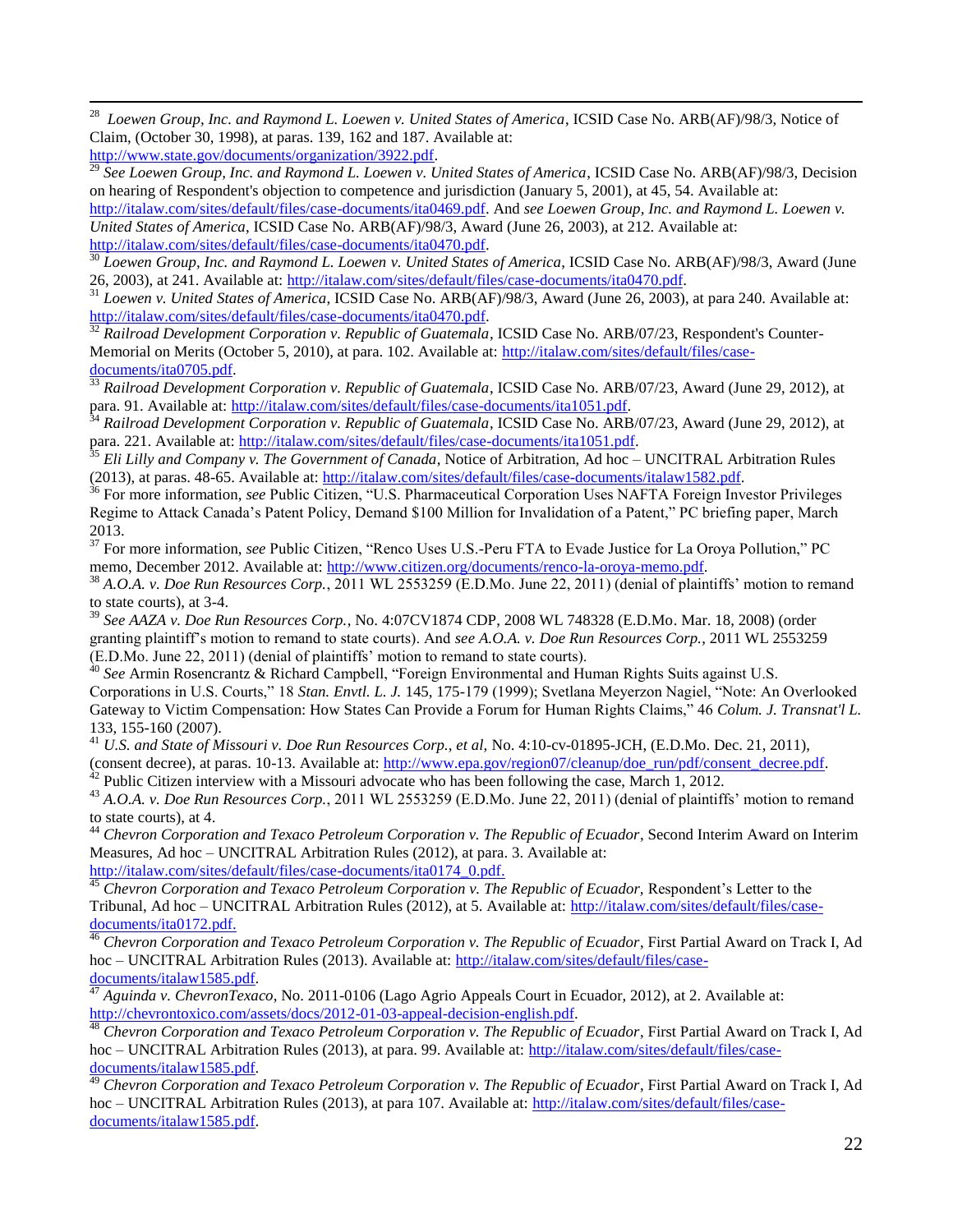<sup>50</sup> For more information, *see* Public Citizen, "Ecuador's Highest Court vs. a Foreign Tribunal: Who Will Have the Final Say on Whether Chevron Must Pay a \$9.5 Billion Judgment for Amazon Devastation?," PC memo, December 11, 2013. Available at: [http://www.citizen.org/documents/Chevron-decision-2013.pdf.](http://www.citizen.org/documents/Chevron-decision-2013.pdf)

<sup>51</sup> For more information, *see* Public Citizen, "NAFTA Chapter 11 Investor-State Cases: Lessons for the Central America Free Trade Agreement," PC report, February 2005, at 42. Available at:

[http://www.citizen.org/documents/NAFTAReport\\_Final.pdf.](http://www.citizen.org/documents/NAFTAReport_Final.pdf)

 $\overline{a}$ 

<sup>52</sup> For more information, *see* Public Citizen, "NAFTA Chapter 11 Investor-State Cases: Lessons for the Central America Free Trade Agreement," PC report, February 2005, at 27. Available at: [http://www.citizen.org/documents/NAFTAReport\\_Final.pdf.](http://www.citizen.org/documents/NAFTAReport_Final.pdf)

<sup>53</sup> For more information on these claims, *see* Public Citizen, "Table of Foreign Investor-State Cases and Claims under NAFTA and Other U.S. 'Trade' Deals," PC chart, August 2014, at 20-21. Available at: [http://www.citizen.org/documents/investor-state-chart.pdf.](http://www.citizen.org/documents/investor-state-chart.pdf)

<sup>54</sup> For more information, *see* Public Citizen, "Table of Foreign Investor-State Cases and Claims under NAFTA and Other U.S. 'Trade' Deals," PC chart, August 2014, at 22. Available at: [http://www.citizen.org/documents/investor-state-chart.pdf.](http://www.citizen.org/documents/investor-state-chart.pdf)  $55$  42 U.S. Code § 7545 (k)(2)(C).

<sup>56</sup> For more information on the case, *see* Public Citizen, "Table of Foreign Investor-State Cases and Claims under NAFTA and Other U.S. 'Trade' Deals," PC chart, August 2014, at 11. Available at: [http://www.citizen.org/documents/investor](http://www.citizen.org/documents/investor-state-chart.pdf)[state-chart.pdf.](http://www.citizen.org/documents/investor-state-chart.pdf)

 $57$  The Standing Senate Committee on Energy, the Environment and Natural Resources, Interim Report: Concerning Bill C-29, Parliament of Canada, March 4, 1997. Available at: [http://www.parl.gc.ca/Content/SEN/Committee/352/enrg/rep/c29](http://www.parl.gc.ca/Content/SEN/Committee/352/enrg/rep/c29-e.htm) [e.htm.](http://www.parl.gc.ca/Content/SEN/Committee/352/enrg/rep/c29-e.htm) "MMT is manufactured only by its developer, Ethyl Corporation, in the United States. It is imported into Canada, blended at the Ethyl plant in Corruna, Ontario and then sold to Canadian refiners for octane enhancement in their gasoline." <sup>58</sup> Appleton & Associates, "Ethyl Corporation v. Canada," A & A brief. Available at:

[http://www.appletonlaw.com/files/cases\\_ethyl.pdf.](http://www.appletonlaw.com/files/cases_ethyl.pdf)

 $\frac{1}{59}$  Ray Minjares, "Update: MMT," The International Council on Clean Transportation blog post, February 16, 2012. Available at: [http://www.theicct.org/blogs/staff/update-mmt.](http://www.theicct.org/blogs/staff/update-mmt)

<sup>60</sup> Luke Eric Peterson, "International Treaty Implications Color Canadian Province's Debate Over Public Auto Insurance," Investment Law and Policy Weekly News Bulletin, International Institute for Sustainable Development, May 11, 2004. Available at: [http://www.iisd.org/pdf/2004/investment\\_investsd\\_may11\\_2004.pdf.](http://www.iisd.org/pdf/2004/investment_investsd_may11_2004.pdf)

<sup>61</sup> Luke Eric Peterson, "Canadian Province Rejects Public Auto Insurance; Think-Tank Sees Treaty Chill," Investment Law and Policy Weekly News Bulletin, International Institute for Sustainable Development, July 2, 2004. Available at: http://www.iisd.org/itn/wp-content/uploads/2010/10/investment\_investsd\_july2\_2004.pdf.

 $\overline{62}$  R.J. Reynolds Tobacco International letter to the Standing Committee on Health of the House of Commons of Canada, "Re: Plain Packaging of Tobacco Products," May 4, 1994, at 6. Available at: [http://www.smoke-free.ca/plain](http://www.smoke-free.ca/plain-packaging/documents/1994/industryresponse-1994-canada/Smrm97c00-HIlls.pdf)[packaging/documents/1994/industryresponse-1994-canada/Smrm97c00-HIlls.pdf.](http://www.smoke-free.ca/plain-packaging/documents/1994/industryresponse-1994-canada/Smrm97c00-HIlls.pdf) 

<sup>63</sup> See Physicians for Smoke-Free Canada, "The Plot Against Plain Packaging," PSC report, April 2008, at 2. Available at: [http://www.smoke-free.ca/pdf\\_1/plotagainstplainpackaging-apr1'.pdf.](http://www.smoke-free.ca/pdf_1/plotagainstplainpackaging-apr1)

<sup>64</sup> Tariana Turia, "Government moves forward with plain packaging of tobacco products," New Zealand government press release, February 19, 2013. Available at: [http://www.beehive.govt.nz/release/government-moves-forward-plain-packaging](http://www.beehive.govt.nz/release/government-moves-forward-plain-packaging-tobacco-products)[tobacco-products.](http://www.beehive.govt.nz/release/government-moves-forward-plain-packaging-tobacco-products)

<sup>65</sup> New Zealand Ministry of Health, "Plain Packaging," accessed September 19, 2014. Available at:

[http://www.health.govt.nz/our-work/preventative-health-wellness/tobacco-control/plain-packaging.](http://www.health.govt.nz/our-work/preventative-health-wellness/tobacco-control/plain-packaging)

<sup>66</sup> Pia Eberhardt and Cecilia Olivet, "Profiting from Injustice," Transnational Institute and Corporate Europe Observatory report, November 2012, at 7. Available at:

[http://www.tni.org/sites/www.tni.org/files/download/profitingfrominjustice.pdf.](http://www.tni.org/sites/www.tni.org/files/download/profitingfrominjustice.pdf)

 $\overline{67}$  TPP source: Conversation between Public Citizen staff and TPP negotiators, December 2013. TAFTA source: European Commission, "TTIP negotiations: Modified EU draft proposals on trade in services, investment and electronic commerce," July 2, 2013, Article 64. Available at: [http://eu-secretdeals.info/upload/EU-Investment-Text-TTIP-v\\_July2nd-2013\\_v1.pdf.](http://eu-secretdeals.info/upload/EU-Investment-Text-TTIP-v_July2nd-2013_v1.pdf)  $68$  Conversation between Public Citizen staff and TPP negotiators, December 2013.

 $69$  In the Korea FTA, for example, the general exceptions provisions of Article 23.1 do not apply to the investment chapter. And exceptions related to taxation in Article 23.3 apply only narrowly to the investment chapter, not covering, for-example, claims based on the "minimum standard of treatment" obligation – the most successfully-invoked basis for investor-state claims under U.S. pacts. The investment chapter itself contains no meaningful defense or exception clause for challenged environmental or health measures – only the ineffectual clause addressed in the next paragraph. United States-Korea Free Trade Agreement, U.S.-S. Kor, Chapters 11 and 23, June 30, 2007, 46 I.L.M. 642.

 $70$  "Nothing in this Chapter shall be construed to prevent a Party from adopting, maintaining, or enforcing any measure *otherwise consistent with this Chapter* that it considers appropriate to ensure that investment activity in its territory is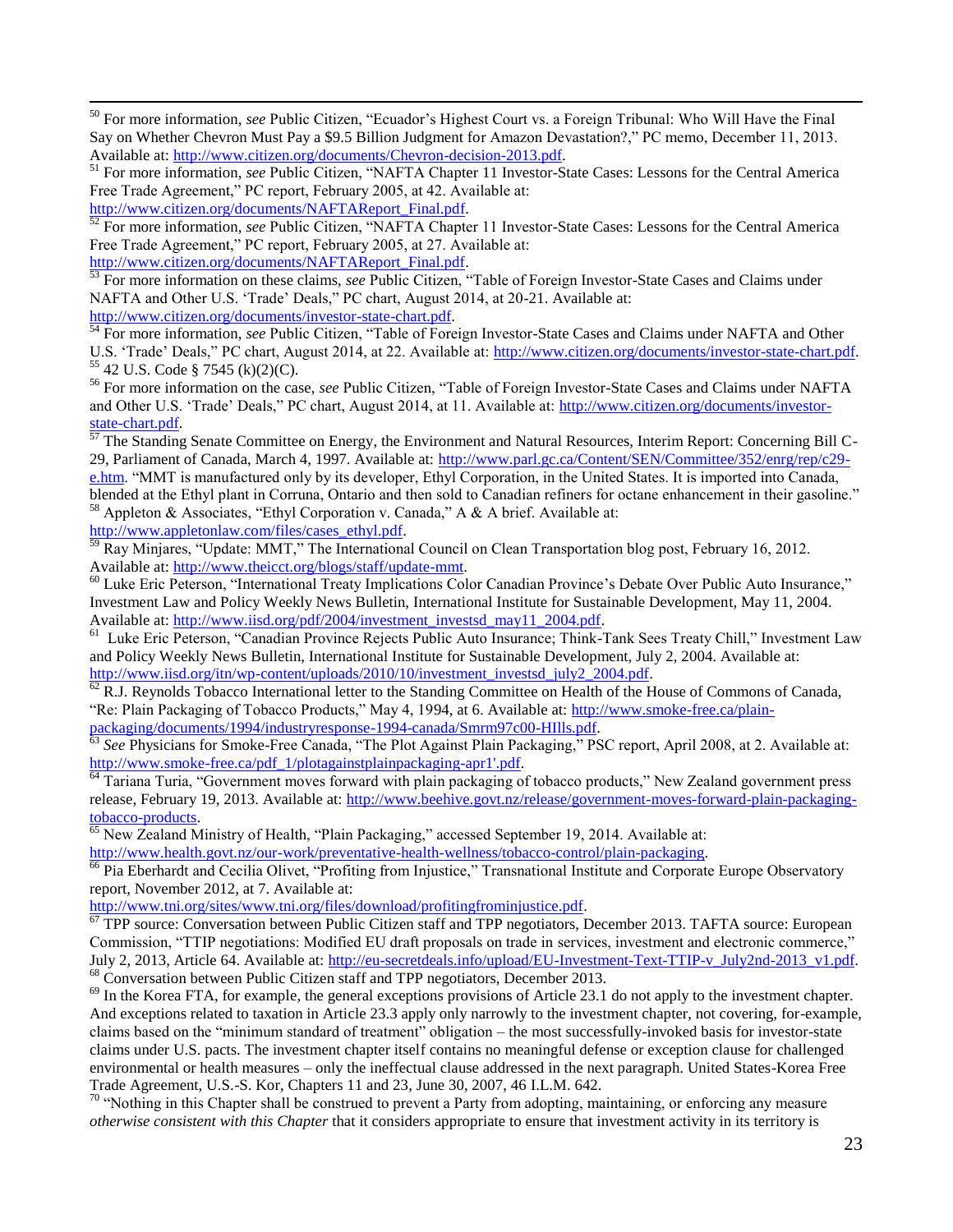undertaken in a manner sensitive to environmental concerns." Italics added. This language is found in the 2012 U.S. model BIT, the leaked TPP investment chapter and past FTAs such as the Korea FTA. 2012 U.S. Model Bilateral Investment Treaty, U.S. Department of State, 2012, at Article 12(5). Available at:

[http://www.state.gov/documents/organization/188371.pdf.](http://www.state.gov/documents/organization/188371.pdf) Trans-Pacific Partnership, investment chapter leaked June 2012, at Article 12.15(1). Available at: [http://www.citizenstrade.org/ctc/wp-content/uploads/2012/06/tppinvestment.pdf.](http://www.citizenstrade.org/ctc/wp-content/uploads/2012/06/tppinvestment.pdf) United States-Korea Free Trade Agreement, U.S.-S. Kor, Article 11.10, June 30, 2007, 46 I.L.M. 642.

<sup>71</sup> Office of the U.S. Trade Representative, "Stakeholder Consultations, Investment and the T-TIP," USTR blog post, March 27, 2014. Available at: [http://www.ustr.gov/about-us/press-office/blog/2014/March/Stakeholder-Consultations-Investment](http://www.ustr.gov/about-us/press-office/blog/2014/March/Stakeholder-Consultations-Investment-and-the-TTIP)[and-the-TTIP.](http://www.ustr.gov/about-us/press-office/blog/2014/March/Stakeholder-Consultations-Investment-and-the-TTIP) "As part of our ongoing consultations, the United States has published and sought public comment on our

model investment agreement, which we use as a basis for our international investment agreement proposals."

<sup>72</sup> *See* Andreas Kulick, *Global Public Interest in International Investment Law*, (Cambridge: Cambridge University Press, 2012), at 70-71.

<sup>73</sup> *S.D. Myers, Inc. v. Government of Canada*, Separate Opinion by Dr. Bryan Schwartz (on the Partial Award), Ad hoc— UNCITRAL Arbitration Rules (2000), at para. 117. Available at: [http://italaw.com/sites/default/files/case](http://italaw.com/sites/default/files/case-documents/ita0748.pdf)[documents/ita0748.pdf.](http://italaw.com/sites/default/files/case-documents/ita0748.pdf)

<sup>74</sup> Andreas Kulick, *Global Public Interest in International Investment Law*, (Cambridge: Cambridge University Press, 2012), at 70-71.

<sup>75</sup> Kimberly Ann Elliott, "Labor Standards and the Free Trade Area of the Americas," Institute for International Economics working paper, August 2003, at 16. Available at: [http://www.iie.com/publications/wp/03-7.pdf.](http://www.iie.com/publications/wp/03-7.pdf)

<sup>76</sup> Trade Act of 2002, Pub. L. No. 107-210, 116 Stat. 1000.

 $\overline{a}$ 

<sup>77</sup> United States-Korea Free Trade Agreement, U.S.-S. Kor, Article 20.3(b)(i), June 30, 2007, 46 I.L.M. 642.

<sup>78</sup> Trans-Pacific Partnership, Environment Chapter: Consolidated Text, November 24, 2013. Available at: [https://wikileaks.org/tpp-enviro/.](https://wikileaks.org/tpp-enviro/) Italics added.

<sup>79</sup> See Public Citizen, "Table of Foreign Investor-State Cases and Claims under NAFTA and Other U.S. 'Trade' Deals," PC chart, August 2014. Available at: [http://www.citizen.org/documents/investor-state-chart.pdf.](http://www.citizen.org/documents/investor-state-chart.pdf)

<sup>80</sup> Earlier ISDS cases resulting in awards of comparably small amounts, include, for example, *Metalclad v. Mexico*, *S.D. Myers v. Canada* and *Feldman Karpa v. Mexico*. *See* Public Citizen, "Table of Foreign Investor-State Cases and Claims under NAFTA and Other U.S. 'Trade' Deals," PC chart, August 2014. Available at:

[http://www.citizen.org/documents/investor-state-chart.pdf.](http://www.citizen.org/documents/investor-state-chart.pdf) For a summary of recent ISDS awards of much larger amounts, *see* United Nations Conference on Trade and Development, "Recent Developments in Investor-State Dispute Settlement (ISDS)," IIA Issues Note No. 1, April 2014, at 21. Available at:

[http://unctad.org/en/PublicationsLibrary/webdiaepcb2014d3\\_en.pdf.](http://unctad.org/en/PublicationsLibrary/webdiaepcb2014d3_en.pdf)

<sup>81</sup> *See* Lori Wallach and Ben Beachy, "*Occidental v. Ecuador* Award Spotlights Perils of Investor-State System: Tribunal Fabricated a Proportionality Test to Further Extend the FET Obligation and Used "Egregious" Damages Logic to Hit Ecuador with \$2.4 Billion Penalty in Largest Ever ICSID Award," PC memo, November 21, 2012. Available at: [http://www.citizen.org/documents/oxy-v-ecuador-memo.pdf.](http://www.citizen.org/documents/oxy-v-ecuador-memo.pdf)

 $82$  World Bank, World DataBank, accessed October 22, 2012. Available at: [http://databank.worldbank.org/ddp/home.do.](http://databank.worldbank.org/ddp/home.do)

<sup>83</sup> *Occidental Petroleum Corporation and Occidental Exploration and Production Company v. The Republic of Ecuador,*  ICSID Case No. ARB/06/11, Award (October. 5, 2012), at para. 381. Available at: [http://italaw.com/sites/default/files/case-](http://italaw.com/sites/default/files/case-documents/italaw1094.pdf)

[documents/italaw1094.pdf.](http://italaw.com/sites/default/files/case-documents/italaw1094.pdf)

<sup>84</sup> *Occidental Petroleum Corporation and Occidental Exploration and Production Company v. The Republic of Ecuador,*  ICSID Case No. ARB/06/11, Award (October. 5, 2012), at para. 383. Available at: [http://italaw.com/sites/default/files/case](http://italaw.com/sites/default/files/case-documents/italaw1094.pdf)[documents/italaw1094.pdf.](http://italaw.com/sites/default/files/case-documents/italaw1094.pdf)

<sup>85</sup> *Occidental Petroleum Corporation and Occidental Exploration and Production Company v. The Republic of Ecuador,*  ICSID Case No. ARB/06/11, Award (October. 5, 2012), at para. 416. Available at: [http://italaw.com/sites/default/files/case](http://italaw.com/sites/default/files/case-documents/italaw1094.pdf)[documents/italaw1094.pdf.](http://italaw.com/sites/default/files/case-documents/italaw1094.pdf)

<sup>86</sup> *Occidental Petroleum Corporation and Occidental Exploration and Production Company v. The Republic of Ecuador*, ICSID Case No. ARB/06/11, Award (October 5, 2012), at para. 748. Available at: [http://italaw.com/sites/default/files/case-](http://italaw.com/sites/default/files/case-documents/italaw1094.pdf) $\frac{documents/italaw1094.pdf}{%{q}}$ 

<sup>87</sup> *Occidental Petroleum Corporation and Occidental Exploration and Production Company v. The Republic of Ecuador*, ICSID Case No. ARB/06/11, Award (October 5, 2012), at paras. 834-835. Available at: [http://italaw.com/sites/default/files/case-documents/italaw1094.pdf.](http://italaw.com/sites/default/files/case-documents/italaw1094.pdf)

<sup>88</sup> UNCTAD, "Inward and outward foreign direct investment stock, annual, 1980-2013," UNCTADSTAT, accessed March 12, 2015. Available at: [http://unctadstat.unctad.org/TableViewer/tableView.aspx?ReportId=89.](http://unctadstat.unctad.org/TableViewer/tableView.aspx?ReportId=89)

<sup>89</sup> UNCTAD, "Inward and outward foreign direct investment stock, annual, 1980-2013," UNCTADSTAT, accessed March 12, 2015. Available at: [http://unctadstat.unctad.org/TableViewer/tableView.aspx?ReportId=89.](http://unctadstat.unctad.org/TableViewer/tableView.aspx?ReportId=89)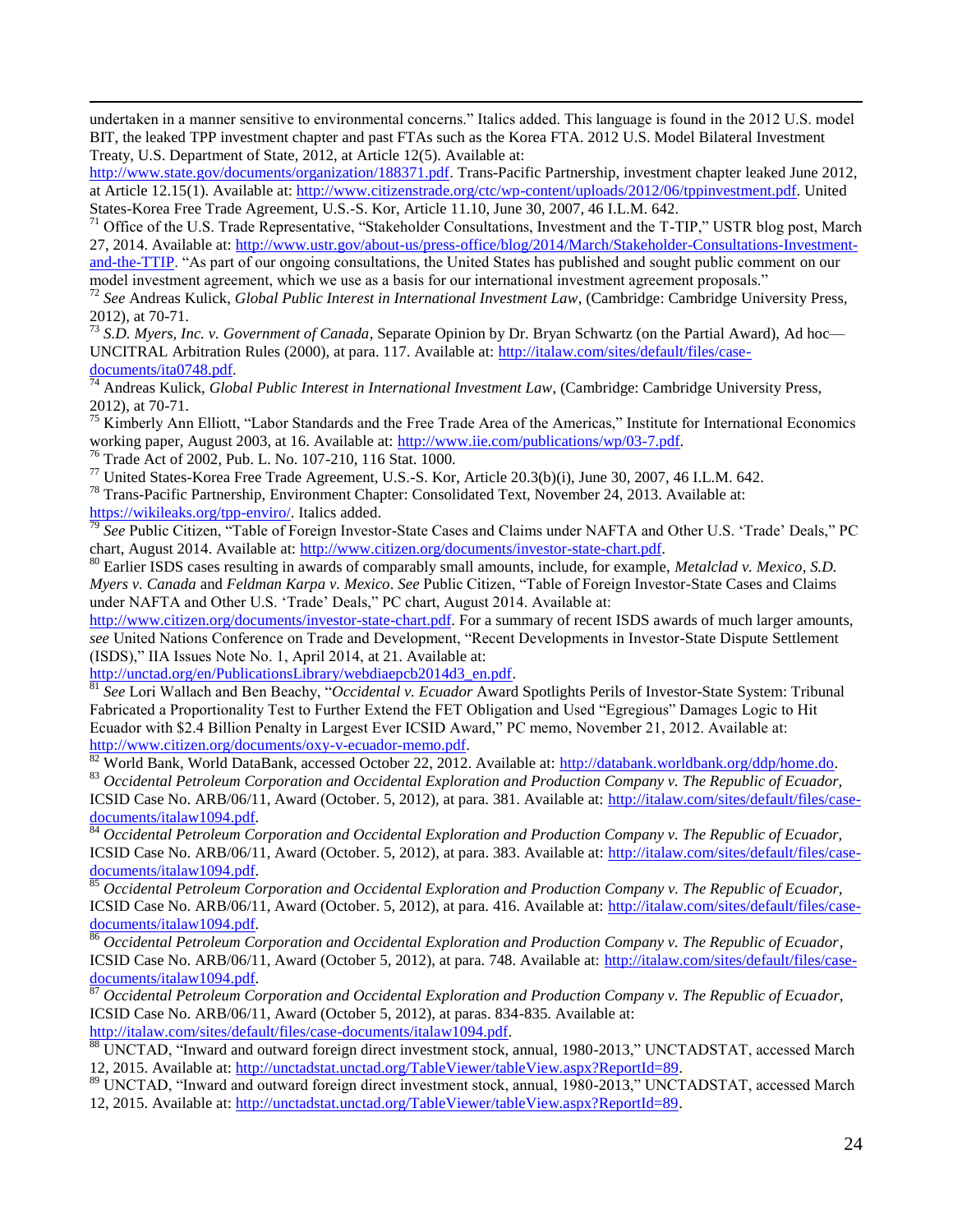<sup>90</sup> Uniworld, "Foreign Firms Operating in the United States," Uniworld database, accessed April 2015. Available at: [https://www.uniworldbp.com/search.php.](https://www.uniworldbp.com/search.php)

<sup>91</sup> U.S. Department of State, "United States Bilateral Investment Treaties," 2015, accessed April 22, 2015. Available at: [http://www.state.gov/e/eb/ifd/bit/117402.htm.](http://www.state.gov/e/eb/ifd/bit/117402.htm) Office of the U.S. Trade Representative, "Free Trade Agreements," 2015, accessed April 22, 2015. Available at: [https://ustr.gov/trade-agreements/free-trade-agreements.](https://ustr.gov/trade-agreements/free-trade-agreements)

<sup>92</sup> Uniworld, "Foreign Firms Operating in the United States," Uniworld database, accessed April 2015. Available at: [https://www.uniworldbp.com/search.php.](https://www.uniworldbp.com/search.php)

93 These nine EU BIT partners are Bulgaria, Croatia, Czech Republic, Estonia, Latvia, Lithuania, Poland, Romania and Slovakia. U.S. Department of State, "United States Bilateral Investment Treaties," 2014, accessed September 2, 2014. Available at: [http://www.state.gov/e/eb/ifd/bit/117402.htm.](http://www.state.gov/e/eb/ifd/bit/117402.htm)

<sup>94</sup> Uniworld, "Foreign Firms Operating in the United States," Uniworld database, accessed April 2015. Available at: [https://www.uniworldbp.com/search.php.](https://www.uniworldbp.com/search.php)

 $\frac{95}{95}$  Uniworld, "Foreign Firms Operating in the United States," Uniworld database, accessed April 2015. Available at: [https://www.uniworldbp.com/search.php.](https://www.uniworldbp.com/search.php)

<sup>96</sup> Uniworld, "Foreign Firms Operating in the United States," Uniworld database, accessed April 2015. Available at: [https://www.uniworldbp.com/search.php.](https://www.uniworldbp.com/search.php)<br> $\frac{1}{97}$  Die Eberkseit in the search of the search.php.

<sup>P</sup> Pia Eberhardt and Cecilia Olivet, "Profiting from Injustice," Transnational Institute and Corporate Europe Observatory report, November 2012, at 7. Available at: [http://www.tni.org/sites/www.tni.org/files/download/profitingfrominjustice.pdf.](http://www.tni.org/sites/www.tni.org/files/download/profitingfrominjustice.pdf)

<sup>98</sup> Committee Affairs Department of the Philippines government, Committee Daily Bulletin, 1:89, March 15, 2011, at 5. Available at:

[http://www.congress.gov.ph/download/commdaily/CDB%20Vol%201%20No.%2089%20%2803.15.11%29.pdf.](http://www.congress.gov.ph/download/commdaily/CDB%20Vol%201%20No.%2089%20%2803.15.11%29.pdf)

<sup>99</sup> Examples include *Loewen v. United States* and *Mondev v. United States*. *See* Public Citizen, "Table of Foreign Investor-State Cases and Claims under NAFTA and Other U.S. 'Trade' Deals," PC chart, August 2014. Available at: [http://www.citizen.org/documents/investor-state-chart.pdf.](http://www.citizen.org/documents/investor-state-chart.pdf)

<sup>100</sup> *See*, for example, *Loewen v. United States of America*, ICSID Case No. ARB(AF)/98/3, Award (June 26, 2003), at para 137. Available at: [http://italaw.com/sites/default/files/case-documents/ita0470.pdf.](http://italaw.com/sites/default/files/case-documents/ita0470.pdf)

<sup>101</sup> *Loewen v. United States of America*, ICSID Case No. ARB(AF)/98/3, Award (June 26, 2003), at para 240. Available at: [http://italaw.com/sites/default/files/case-documents/ita0470.pdf.](http://italaw.com/sites/default/files/case-documents/ita0470.pdf)

 $102$  Pia Eberhardt and Cecilia Olivet, "Profiting from Injustice," Transnational Institute and Corporate Europe Observatory report, November 2012, at 38. Available at:

[http://www.tni.org/sites/www.tni.org/files/download/profitingfrominjustice.pdf.](http://www.tni.org/sites/www.tni.org/files/download/profitingfrominjustice.pdf)

 $\overline{a}$ 

<sup>103</sup> ICSID fees are set at \$3000 per day, while the London Court of International Arbitration sets an hourly rate of £450 per hour. International Centre for Settlement of Investment Disputes, "Schedule of Fees," January 1, 2013. Available at: [https://icsid.worldbank.org/ICSID/FrontServlet?requestType=ICSIDDocRH&actionVal=ShowDocument&ScheduledFees=](https://icsid.worldbank.org/ICSID/FrontServlet?requestType=ICSIDDocRH&actionVal=ShowDocument&ScheduledFees=True&year=2013&language=English)

[True&year=2013&language=English.](https://icsid.worldbank.org/ICSID/FrontServlet?requestType=ICSIDDocRH&actionVal=ShowDocument&ScheduledFees=True&year=2013&language=English) London Court of International Arbitration, "Schedule of Costs," January 1, 2014. Available at: [http://www.lcia.org//Dispute\\_Resolution\\_Services/schedule-of-costs-lcia-arbitration.aspx.](http://www.lcia.org/Dispute_Resolution_Services/schedule-of-costs-lcia-arbitration.aspx)

<sup>104</sup> Luke Eric Peterson, "Arbitral Award Will Stand in Vivendi v. Argentina Case, But an Arbitrator Is Criticized over Lack of Disclosure," *Investment Arbitration Reporter*, September 15, 2010. Available at: [http://www.iareporter.com/articles/20100916\\_9.](http://www.iareporter.com/articles/20100916_9)

<sup>105</sup> International Centre for Settlement of Investment Disputes, ICSID Convention, Regulations and Rules, April 2006, at Art. 14. Available at: [https://icsid.worldbank.org/ICSID/StaticFiles/basicdoc/CRR\\_English-final.pdf.](https://icsid.worldbank.org/ICSID/StaticFiles/basicdoc/CRR_English-final.pdf)

<sup>106</sup> International Centre for Settlement of Investment Disputes, ICSID Convention, Regulations and Rules, April 2006, at Art. 56-58. Available at: [https://icsid.worldbank.org/ICSID/StaticFiles/basicdoc/CRR\\_English-final.pdf.](https://icsid.worldbank.org/ICSID/StaticFiles/basicdoc/CRR_English-final.pdf)

<sup>107</sup> Luke Eric Peterson, "Analysis: The Scope for ICSID Arbitrators to Agree to Hand on to ICSID the Task of Resolving Challenges to Colleagues," *Investment Arbitration Reporter*, March 18, 2014. Available at: [http://www.iareporter.com/articles/20140319\\_1.](http://www.iareporter.com/articles/20140319_1)

<sup>108</sup> United Nations Commission on International Trade Law, UNCITRAL Arbitration Rules, 2010, at Art. 11. Available at: [http://www.uncitral.org/pdf/english/texts/arbitration/arb-rules-revised/arb-rules-revised-2010-e.pdf.](http://www.uncitral.org/pdf/english/texts/arbitration/arb-rules-revised/arb-rules-revised-2010-e.pdf)

<sup>109</sup> United Nations Commission on International Trade Law, UNCITRAL Arbitration Rules, 2010, at Art. 13. Available at: [http://www.uncitral.org/pdf/english/texts/arbitration/arb-rules-revised/arb-rules-revised-2010-e.pdf.](http://www.uncitral.org/pdf/english/texts/arbitration/arb-rules-revised/arb-rules-revised-2010-e.pdf)

<sup>110</sup> United Nations Commission on International Trade Law, UNCITRAL Arbitration Rules, 2010, at Art. 6, 13. Available at: [http://www.uncitral.org/pdf/english/texts/arbitration/arb-rules-revised/arb-rules-revised-2010-e.pdf.](http://www.uncitral.org/pdf/english/texts/arbitration/arb-rules-revised/arb-rules-revised-2010-e.pdf)

<sup>111</sup> For more information, *see* Public Citizen, "Renco Uses U.S.-Peru FTA to Evade Justice for La Oroya Pollution," PC memo, December 2012. Available at: [http://www.citizen.org/documents/renco-la-oroya-memo.pdf.](http://www.citizen.org/documents/renco-la-oroya-memo.pdf) 

<sup>112</sup> For more information, *see* Public Citizen, "CAFTA Investor Rights Undermining Democracy and the Environment: Pacific Rim Mining Case," PC memo, 2011. Available at:

[http://www.citizen.org/documents/Pacific\\_Rim\\_Backgrounder1.pdf.](http://www.citizen.org/documents/Pacific_Rim_Backgrounder1.pdf)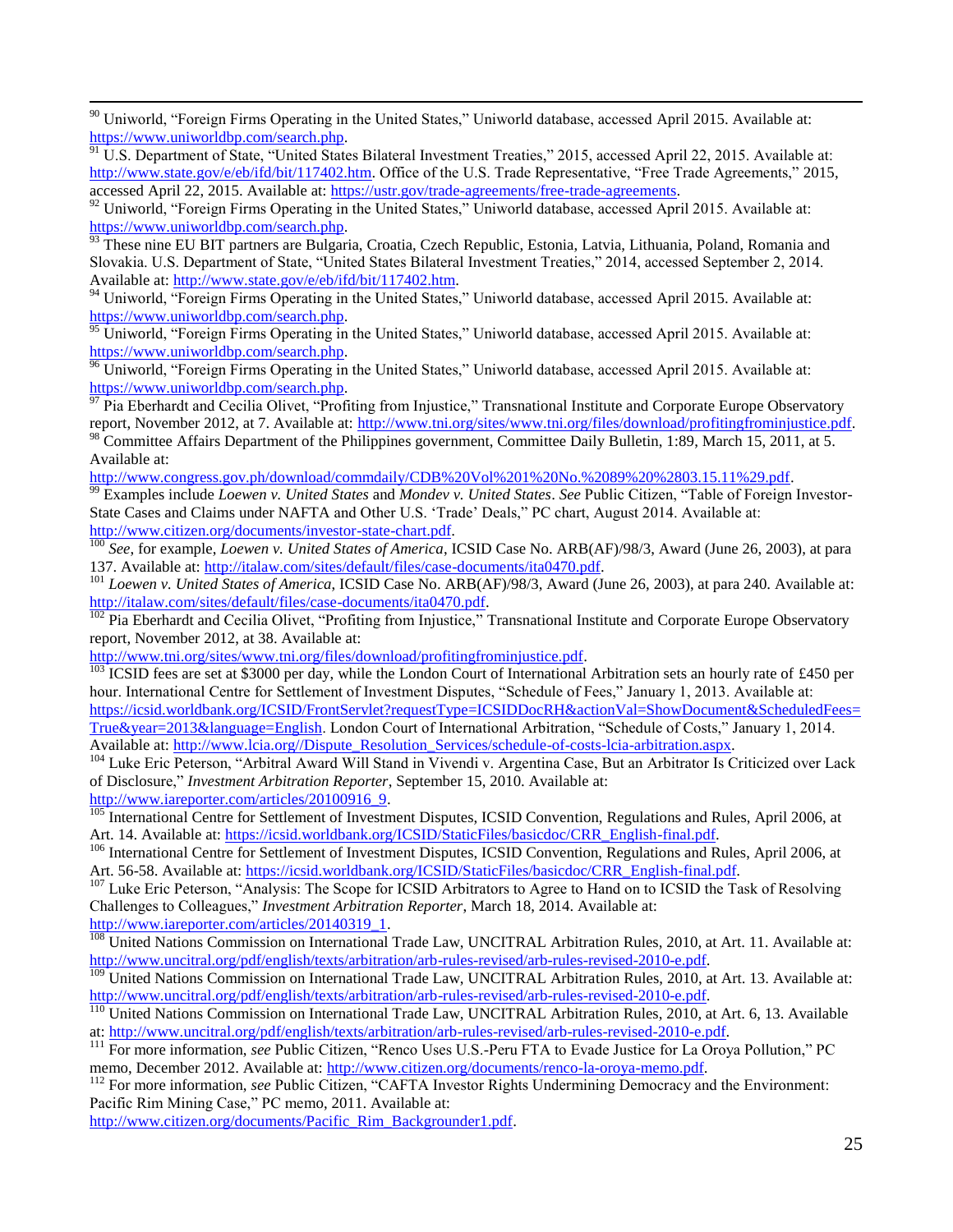<sup>113</sup> For more information, *see* Todd Tucker, "El Salvador loses on three out of four counts, as anti-environment and antidevelopment case launched under CAFTA drags on," *Eyes on Trade*, Public Citizen, June 4, 2012. Available at: [http://citizen.typepad.com/eyesontrade/2012/06/el-salvador-loses-on-three-out-of-four-counts-as-anti-environment-and](http://citizen.typepad.com/eyesontrade/2012/06/el-salvador-loses-on-three-out-of-four-counts-as-anti-environment-and-anti-development-case-launched-under-cafta-drags-on.html/)[anti-development-case-launched-under-cafta-drags-on.html/](http://citizen.typepad.com/eyesontrade/2012/06/el-salvador-loses-on-three-out-of-four-counts-as-anti-environment-and-anti-development-case-launched-under-cafta-drags-on.html/)

 $\overline{a}$ 

<sup>114</sup> Emily Achtenberg, "Resistance to Mining in El Salvador," *ReVista: Harvard Review of Latin America*, Winter 2014. Available at: [http://revista.drclas.harvard.edu/publications/revistaonline/winter-2014/resistance-mining-el-salvador.](http://revista.drclas.harvard.edu/publications/revistaonline/winter-2014/resistance-mining-el-salvador)

<sup>115</sup> Dominican Republic – Central America – United States Free Trade Agreement, ch. 10 (Annex 10-B), August 5, 2004, Pub. L. No. 109-53, 119 Stat. 462 (2005), at 10-27.

<sup>116</sup> *Railroad Development Corporation v. Republic of Guatemala*, ICSID Case No. ARB/07/23, Award (June 29, 2012), at para. 219. Available at: [http://italaw.com/sites/default/files/case-documents/ita1051.pdf.](http://italaw.com/sites/default/files/case-documents/ita1051.pdf) *TECO Guatemala Holdings, LLC v. Republic of Guatemala*, ICSID Case No. ARB/10/23, Award (December 19, 2013), at para. 455. Available at: [http://italaw.com/sites/default/files/case-documents/italaw3035.pdf.](http://italaw.com/sites/default/files/case-documents/italaw3035.pdf)

<sup>117</sup> 2012 U.S. Model Bilateral Investment Treaty, U.S. Department of State, 2012, at Article 28. Available at: [http://www.state.gov/documents/organization/188371.pdf.](http://www.state.gov/documents/organization/188371.pdf)

<sup>118</sup> *Pac Rim Cayman LLC v. El Salvador*, ICSID Case No. ARB/09/12, Decision on the Respondent's Preliminary Objections under CAFTA Articles 10.20.4 and 10.20.5 (August 2, 2010), at paras. 58-63. Available at: [http://italaw.com/sites/default/files/case-documents/ita0599.pdf.](http://italaw.com/sites/default/files/case-documents/ita0599.pdf)

<sup>119</sup> *Pac Rim Cayman LLC v. El Salvador*, ICSID Case No. ARB/09/12, Decision on the Respondent's Preliminary Objections under CAFTA Articles 10.20.4 and 10.20.5 (August 2, 2010), at para. 110. Available at: [http://italaw.com/sites/default/files/case-documents/ita0599.pdf.](http://italaw.com/sites/default/files/case-documents/ita0599.pdf)

<sup>120</sup> *Pac Rim Cayman LLC v. El Salvador*, ICSID Case No. ARB/09/12, Decision on the Respondent's Preliminary Objections under CAFTA Articles 10.20.4 and 10.20.5 (August 2, 2010), at para. 255. Available at: [http://italaw.com/sites/default/files/case-documents/ita0599.pdf.](http://italaw.com/sites/default/files/case-documents/ita0599.pdf)

<sup>121</sup> *See* Lori Wallach and Ben Beachy, "*Occidental v. Ecuador* Award Spotlights Perils of Investor-State System: Tribunal Fabricated a Proportionality Test to Further Extend the FET Obligation and Used 'Egregious' Damages Logic to Hit Ecuador with \$2.4 Billion Penalty in Largest Ever ICSID Award," PC memo, November 21, 2012. Available at: [http://www.citizen.org/documents/oxy-v-ecuador-memo.pdf.](http://www.citizen.org/documents/oxy-v-ecuador-memo.pdf)

<sup>122</sup> See Lori Wallach and Ben Beachy, "CAFTA Investor-State Ruling: Annex on Minimum Standard of Treatment, Proposed for TPP, Proves Insufficient as Tribunal Ignores Customary International Law Standard, Applies MST Definition from Past NAFTA Award to Rule against Guatemala," PC memo, July 19, 2012. Available at:

[http://www.citizen.org/documents/RDC-vs-Guatemala-Memo.pdf.](http://www.citizen.org/documents/RDC-vs-Guatemala-Memo.pdf) And *see* Lori Wallach and Ben Beachy, "Rebutting Misleading Claims Made by Industry with Respect to *RDC v. Guatemala* Award: CAFTA Tribunal Rejected CAFTA Parties' and CAFTA Annex 10-B's Definition of CIL Based on State Practice, Imported Past Tribunal's MST Standard," PC memo, November 17, 2012. Available at: [http://www.citizen.org/documents/rdc-v-guatemala-rebuttal.pdf.](http://www.citizen.org/documents/rdc-v-guatemala-rebuttal.pdf)

 $123$  The Dominican Republic – Central America – United States Free Trade Agreement, ch. 10, Annex 10-F, August 5, 2004, 43 I.L.M. 514.

<sup>124</sup> For more information, *see* Public Citizen, "Table of Foreign Investor-State Cases and Claims under NAFTA and Other U.S. 'Trade' Deals," PC chart, August 2014. Available at: [http://www.citizen.org/documents/investor-state-chart.pdf.](http://www.citizen.org/documents/investor-state-chart.pdf)

<sup>125</sup> For more information, *see* Public Citizen, "States' Rights and International Trade," PC report, December 2009, at 41. Available at: [http://www.citizen.org/documents/StatesGuide.pdf.](http://www.citizen.org/documents/StatesGuide.pdf)

<sup>126</sup> Such an effort was made, for example, in the *Metalclad v. Mexico* NAFTA case. For more information, *see* Public Citizen, "NAFTA Chapter 11 Investor-State Cases: Lessons for the Central America Free Trade Agreement," PC report, February 2005, at 27-31. Available at: [http://www.citizen.org/documents/NAFTAReport\\_Final.pdf.](http://www.citizen.org/documents/NAFTAReport_Final.pdf) 

<sup>127</sup> National Conference of State Legislatures, "Free Trade and Federalism," NCSL policy statement, 2012. Available at: [http://www.ncsl.org/ncsl-in-dc/standing-committees/labor-and-economic-development/free-trade-and-federalism.aspx.](http://www.ncsl.org/ncsl-in-dc/standing-committees/labor-and-economic-development/free-trade-and-federalism.aspx) 

<sup>128</sup> *See*, for example, Letter from senior House Democrats to President Obama opposing ISDS in the Trans-Pacific Partnership, December 15, 2010. Available at: [http://www.citizen.org/documents/letter-senior-house-democrats-to-obama](http://www.citizen.org/documents/letter-senior-house-democrats-to-obama-on-tpp-investor-privileges.pdf)[on-tpp-investor-privileges.pdf.](http://www.citizen.org/documents/letter-senior-house-democrats-to-obama-on-tpp-investor-privileges.pdf) And *see* Ben Beachy, "Members of Congress: Fast Tracking the TPP is a Non-Starter," *Eyes on Trade*, Public Citizen, December 5, 2013. Available at: [http://citizen.typepad.com/eyesontrade/2013/12/members-of](http://citizen.typepad.com/eyesontrade/2013/12/members-of-congress-fast-tracking-the-tpp-is-a-non-starter.html)[congress-fast-tracking-the-tpp-is-a-non-starter.html.](http://citizen.typepad.com/eyesontrade/2013/12/members-of-congress-fast-tracking-the-tpp-is-a-non-starter.html) 

<sup>129</sup> National Conference of State Legislatures, "Free Trade and Federalism," NCSL policy statement, 2012. Available at: [http://www.ncsl.org/ncsl-in-dc/standing-committees/labor-and-economic-development/free-trade-and-federalism.aspx.](http://www.ncsl.org/ncsl-in-dc/standing-committees/labor-and-economic-development/free-trade-and-federalism.aspx) 

 $130$  "Public Statement on the International Investment Regime," signed by legal scholars, August 31, 2010. Available at: http://issuu.com/embajadaecuusa/docs/public\_statement\_final\_\_dec\_2013\_.

<sup>131</sup> Daniel J. Ikenson, "A Compromise to Advance the Trade Agenda: Purge Negotiations of Investor-State Dispute Settlement," *Free Trade Bulletin*, CATO Institute, No. 57, March 4, 2014. Available at: [http://object.cato.org/sites/cato.org/files/pubs/pdf/ftb57.pdf.](http://object.cato.org/sites/cato.org/files/pubs/pdf/ftb57.pdf)